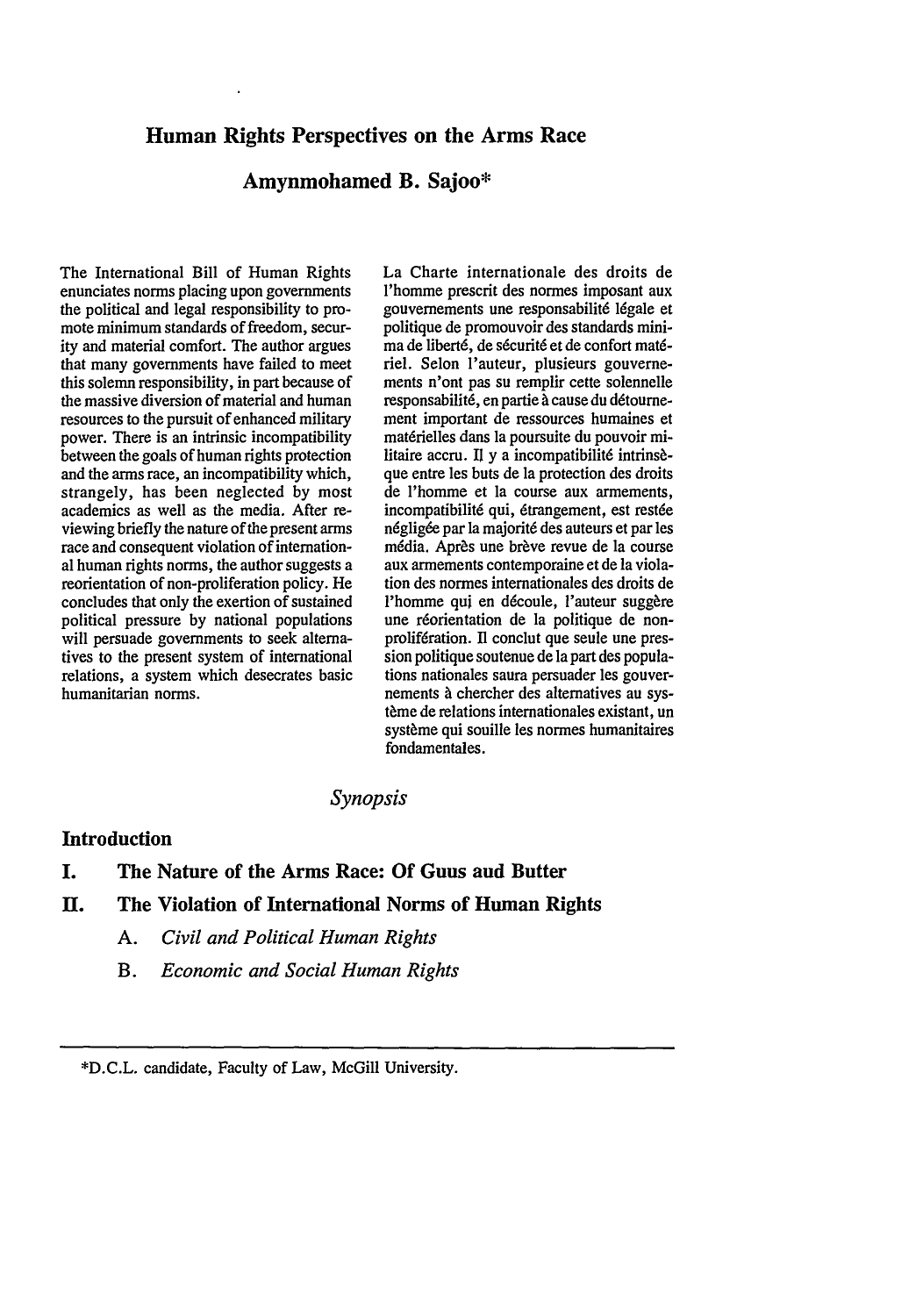### **M. Asserting Human Rights Priorities: From Norms to Imperatives**

*A. Human Rights and Non-Proliferation Policy*

*B. Public Opinion and Human Rights Activism*

### **Conclusion**

**1983)**

尖  $\dot{\mathbf{x}}$ 

On the day when crime dons the apparel of innocence  $-$  through a curious transposition peculiar to our times  $-$  it is innocence that is called upon to justify itself.

- Albert Camus<sup>1</sup>

#### **Introduction**

In a recent letter sent on behalf of the Reagan Administration to the National Conference of Catholic Bishops Committee on War and Peace, National Security Adviser William Clark maintained that:

our decisions on nuclear armaments, and our defense posture are guided **by** moral considerations as compelling as any which have faced mankind. The strategy of deterrence on which our policies are based is not an end in itself but a means to prevent war and preserve **the values** we cherish: **individual** liberty,... respect for the sanctity of human life and the rule of law through representative institutions.<sup>2</sup>

The vortex of competitive militarization has absorbed steadily a growing number of states, wealthy and poor, into a world in which preparedness for mass destruction is deemed a guarantee of human freedoms. In the name of "national security", many governments undermine the political, social and economic foundations of their own countries — and some barely possess such foundations — as they wrestle with those who supposedly threaten their sovereignty. If "compelling" moral considerations have persuaded governments to adopt strategies of deterrence and counterforce, nuclear warfare may even be justified as a moral imperative. Such is the logic of the arms race.

This study is intended to call attention to an area of the international law of human rights inexplicably neglected **by** academics and the media, though understandably ignored **by** most politicians. On the assumption that the intrinsic incompatibility between the goal of human rights protection and the arms race is too obvious to be overlooked, the absence of commentaries on the subject in leading law journals and in otherwise comprehensive texts on

*I The Rebel* **[:]** *An Essay on Man in Revolt* (New York: Knopf, 1956) 4.

<sup>&</sup>lt;sup>2</sup>Text of Administration's Letter to U.S. Catholic Bishops on Nuclear Policies, The New York Times (17 November 1982) B 4.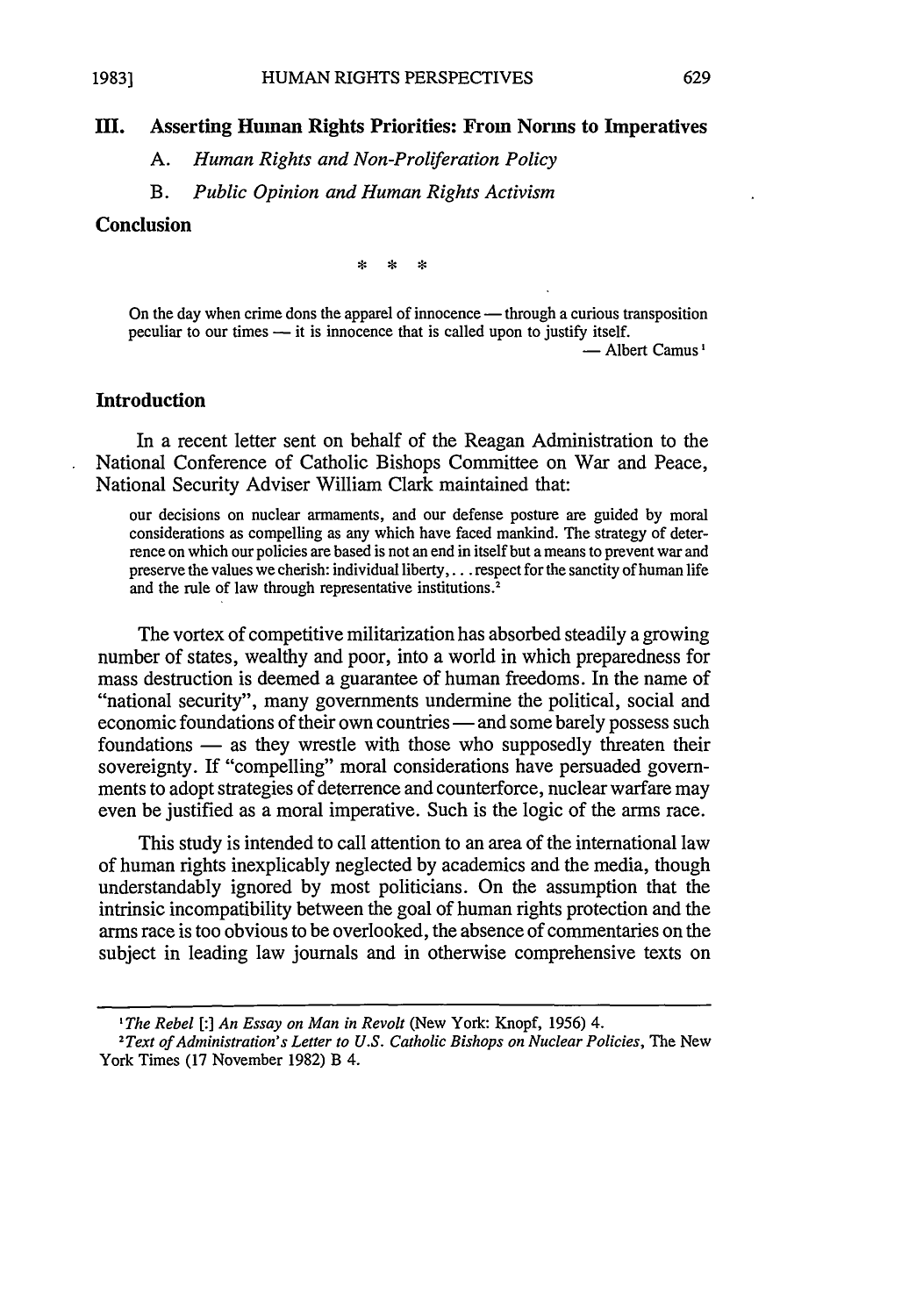human rights is a serious omission.<sup>3</sup> It should be pointed out that this relationship is properly distinguished from the body of humanitarian law concerned with standards in the actual conduct of war. The premise is that human rights advocacy must find a voice in efforts to avert the potential disaster threatened by ascending levels of militarization, not least in challenging the erosion of those rights that has occured even without a conflagration. An exhaustive analysis of the relationship between the arms race and human rights violations would demand empirical and other research beyond the scope of this paper. Rather, the focus here is upon the cardinal elements of the relationship, which, in turn, suggest the areas in need of detailed exploration.

International human rights norms, particularly as set forth in The International Bill of Human Rights,<sup>4</sup> place upon governments the political and legal responsibility of ensuring the implementation of minimum standards of freedom, security and material comfort, and a duty constantly to improve those standards. In addition, numerous resolutions of the United Nations General Assembly have drawn the attention of states to the incompatibility of the arms race  $-\frac{1}{2}$  in its conventional and nuclear aspects alike  $-\frac{1}{2}$  with human rights norms.<sup>5</sup> The failure to discharge these fundamental duties calls into question the commitment of many governments both to principles of international law and to national well-being. Populations that endorse the continuation of such governmental policies share in the moral responsibility for resulting violations.

<sup>&</sup>lt;sup>3</sup>In their recent, authoritative treatise, M. McDougal, H. Lasswell & L. Chen, *Human Rights and World Public Order [:] The Basic Policies of an International Law of Human Dignity* (1980) 236, the authors make passing reference to the relationship — in the context of the defence of human rights through the legitimate use of force. More generally, at 33, 42 and 433, the authors decry massive military spending, but their analysis is not developed further.

<sup>&#</sup>x27;Encompassing the *UniversalDeclaration of Human Rights;* the *International Covenant on Civil and Political Rights,* United Nations G.A. Res. 2200, 21 U.N. GAOR, Supp. (No. 16) 52, U.N. Doc. A/6316 (1967), reprinted in (1967) 6 I.L.M. 368; the *International Covenant on Economic, Social and Cultural Rights,* United Nations G.A. Res. 2200, 21 U.N. GAOR, Supp. (No. 16) 49, U.N. Doc. A/6316 (1967), reprinted in (1967) 6 I.L.M. 360; and, to a lesser degree, the Optional Protocol to the International Covenant on Civil and Political Rights, United Nations G.A. Res. 2200, 21 U.N. GAOR, Supp. (No. 16) 59, U.N. Doc. A/6316 (1967), reprinted in (1967) 6 I.L.M. 383.

<sup>-</sup>See, *e.g.,* the *Charter of Economic Rights and Duties of States,* United Nations G.A. Res. 3281, 29 U.N. GAOR, Supp. (No. 31) *50,* U.N. Doc. A/9631 (1974) (referring to the link between disarmament and socio-economic development); *Resolution on Effective Measures to Implement the Purposes and Objectives of the Disarmament Decade,* United Nations G.A. Res. 31/68, 31 U.N. GAOR, Supp. (No. 39) 34, U.N. Doc. A/31/39 (1976) (deploring the meagre achievements of the Disarmament Decade and calling upon member-states to put their human and material resources to better use); and *Resolution on Effective Measures to Implement the Purposes and Objectives of the Disarmament Decade,* United Nations G.A. Res. 32/80, 32 U.N. GAOR, Supp. (No. 45) 47, U.N. Doc. A/32/45 (1977) (reiterating the concerns expressed in Resolution 31/68).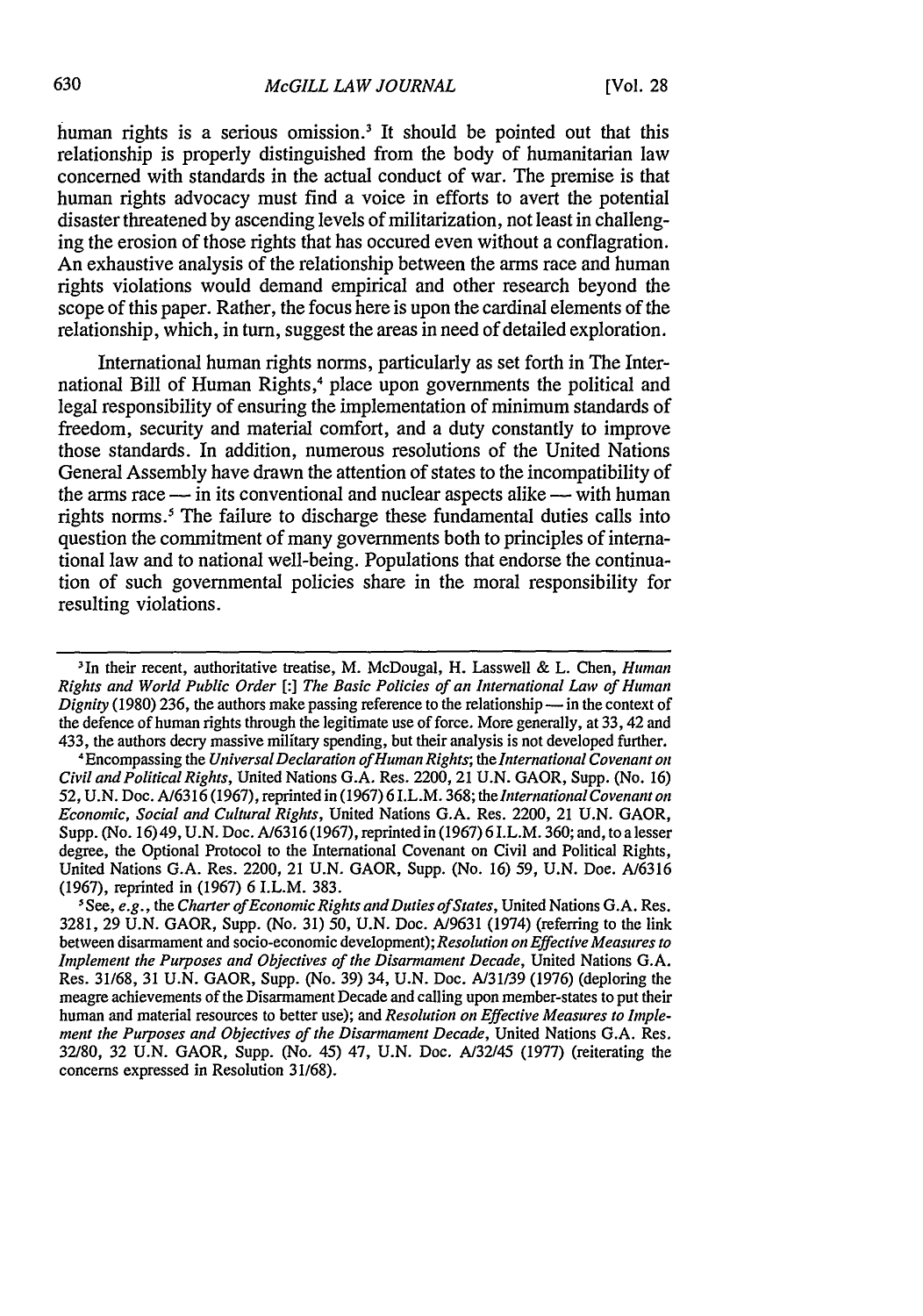The first Part of this paper outlines some of the relevant factual background in surveying the implications of the arms race, demonstrating its derogation from the political and economic health of nations. In the second and third Parts, the interaction of military policies and human rights norms is analysed, and suggestions made for policy objectives and public action which would reinforce human rights principles in their confrontation with the arms race.

### **I. The Nature of the Arms Race: Of Guns and Butter**

The fact that world military expenditures in **1981** amounted **to** U.S. \$518.7 billion,<sup>6</sup> or that global nuclear arsenals contain the equivalent of three tons of TNT for every inhabitant on earth, appears in an age of information saturation as just another statistic. So does the World Bank's estimate that 780 million people live in absolute poverty in the Third World. 7 Yet no cogent alternative to assessing the meaning of numerical data in terms other than futher numerical data is discernible. Conventional statistical juxtapositions do offer, nevertheless, some perspective on the opportunity cost of contemporary military expenditures. In 1977, the world's industrialized countries spent an average of 5.6 *per cent* of Gross National Product on defence, and a meagre **0.33** *per cent* on foreign assistance. Indeed, the world's developing countries expended 5.9 *per cent* of GNP on defence, and 1.0 *per cent* on health.<sup>8</sup> Still more poignantly, the World Health Organization's campaign to eradicate smallpox cost U.S. \$83 million over a period of ten years considerably less than the price of a single B-1 strategic bomber.' The campaign against malaria, a disabling disease afflicting millions in developing countries, is faltering through inadequate funding. The required amount of U.S. \$450 million is but 33 *per cent* of the price of a Trident nuclear submarine.<sup>10</sup>

In terms of vital natural resources consumed by expanding military establishments, the United Nations has calculated that 5 to *6 per cent* of global petroleum demand in the midst of the energy crisis was diverted to national

**<sup>6</sup>**<br> **6** At 1979 prices and exchange rates. Stockholm International Peace Research Institute [SIPRI], *Yearbook 1982 [:] World Armaments and Disarmament* (1982), Appendix 5b, 140 [hereinafter *SIPRI Yearbook 1982]* 7The World Bank, *World Development Report, 1980* (1980) 33.

*<sup>8</sup> Ibid.,* 29.

**<sup>9</sup>** See United Nations, *Economic and social consequences of the arms race and of miltary expenditures,* U.N. Doc. A/32/88/Rev. 1, para. 66 (an updated Report of the Secretary-General).

*<sup>&</sup>quot;I°bid.*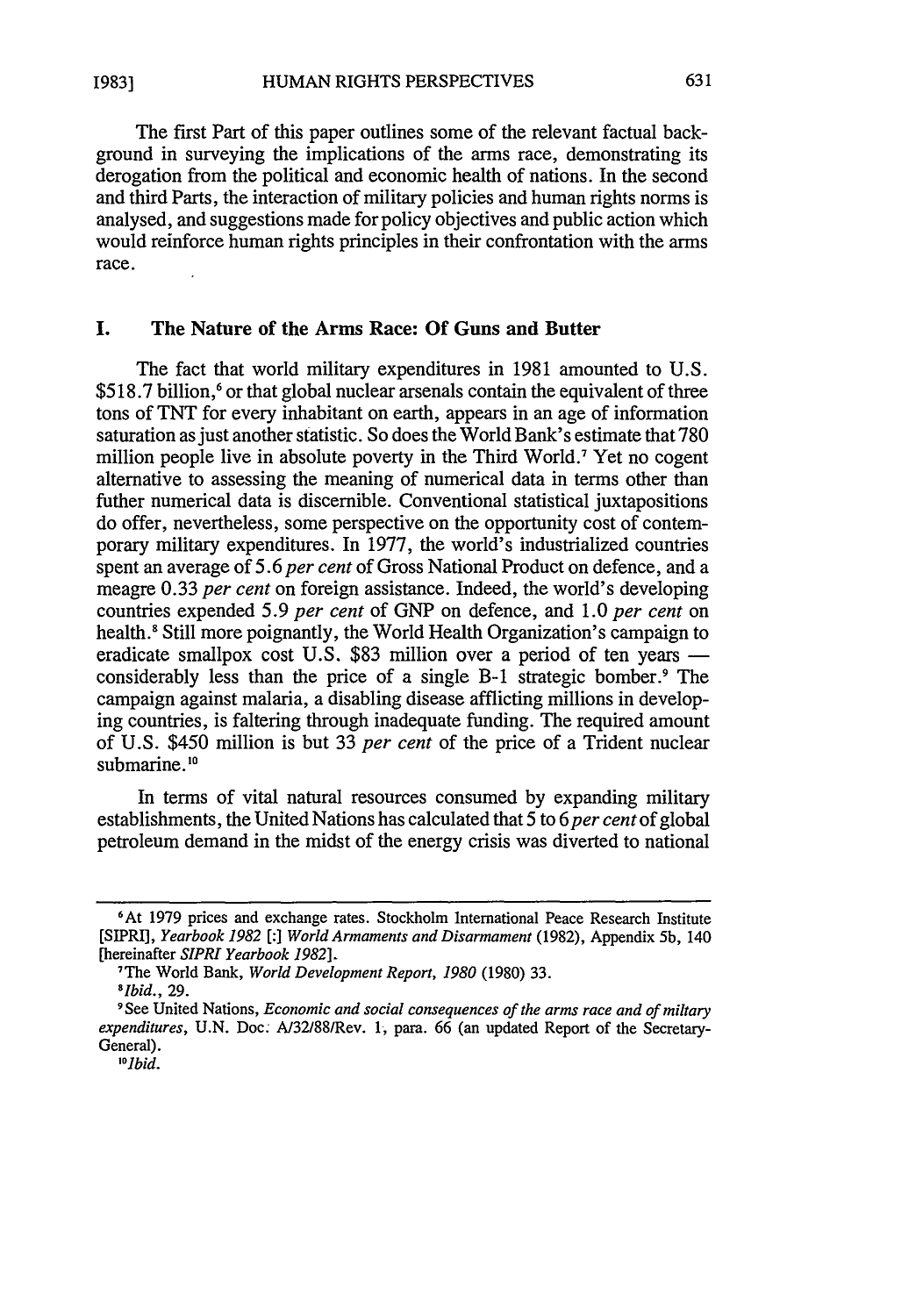defence;<sup>11</sup> the figure is currently higher. Land use for artillery and bombing ranges, nuclear weapons test areas and training grounds is a growing usurpation of a limited resource, as is the absorption of 25 *per cent* of the world's highly qualified scientists and engineers into military research during the 1970s **12 -** a trend accentuated in the 1980s. It has been calculated that the average Western military product is twenty times as research-intensive as its civilian counterpart.<sup>13</sup> Arguments with regard to the civilian spin-off from military research and development appear unconvincing in view of the demonstrably superior returns which result from direct civilian activity.<sup>14</sup> Such spin-offs provide, at best, incidental benefits and can scarcely justify investing society's most advanced scientific resources in the pursuit of enhanced military might. The ends, quite simply, condemn the means.

Appendix 1 illustrates the gravity of the socio-economic conditions which presently beset the Third World. Six of the selected countries feature on the World Bank's list of the world's poorest nations.<sup>15</sup> Possessing an average literacy rate of 37 *per cent,* and an average life expectancy of forty-six years, the six persist in expending as much on defence as on education, and significantly more than on health. The Middle East remains the dominant Third World armoury, with Israel and Syria devoting several times as much to defence as to education and health.

The picture for the industrial world is no less an indictment of governmental policies. Most NATO and Warsaw Pact member-states evince predictably distorted social priorities in dedicating between 12.1 and 24.7 *per cent* of central government expenditure to defence — Canada, Denmark and Belgium being exceptions on the lower end and the U.S.S.R. on the higher end of the scale. As already mentioned, the ratio of defence expenditure to development assistance is extraodinarily high. Economic recession is cited frequently as a justification by industrialized nations for the diminishing rate of Overseas Development Assistance [ODA], representing another instance of misplaced priorities when compared to the current rate of increase in military expenditures.

<sup>&</sup>quot;United Nations, *The Relationship between Disarmament and Development [:1 Report of the Secretary-General,* U.N. Doc. A/36/356 (1982), para. 140, reprinted as United Nations, *Disarmament Study Series No. 5* (1982) [hereinafter *Disarmament and Development].*

<sup>2</sup> See *supra,* note 9, para. 67. In *Disarmament and Development, ibid.,* para. 191, the Group of Experts was slightly more conservative, placing the absorption of scientific research personnel into the military structure at roughly twenty *per cent.*

<sup>&</sup>quot;3SIPRI, *Yearbook 1981 [:] World Armaments and Disarmament* (1981) 7 [hereinafter *SIPRI Yearbook 1981].* Furthermore, the extent of wastage in research and development efforts within the context of military procurement has been monumental, at least in the United States. See *The Winds of Reform,* Time [Magazine] (7 March 1983) 10-24.

<sup>&#</sup>x27;See *supra,* note 11, paras 188-91.

<sup>&</sup>quot; <sup>5</sup> World Bank, *World Development Report, 1982* (1982) 110.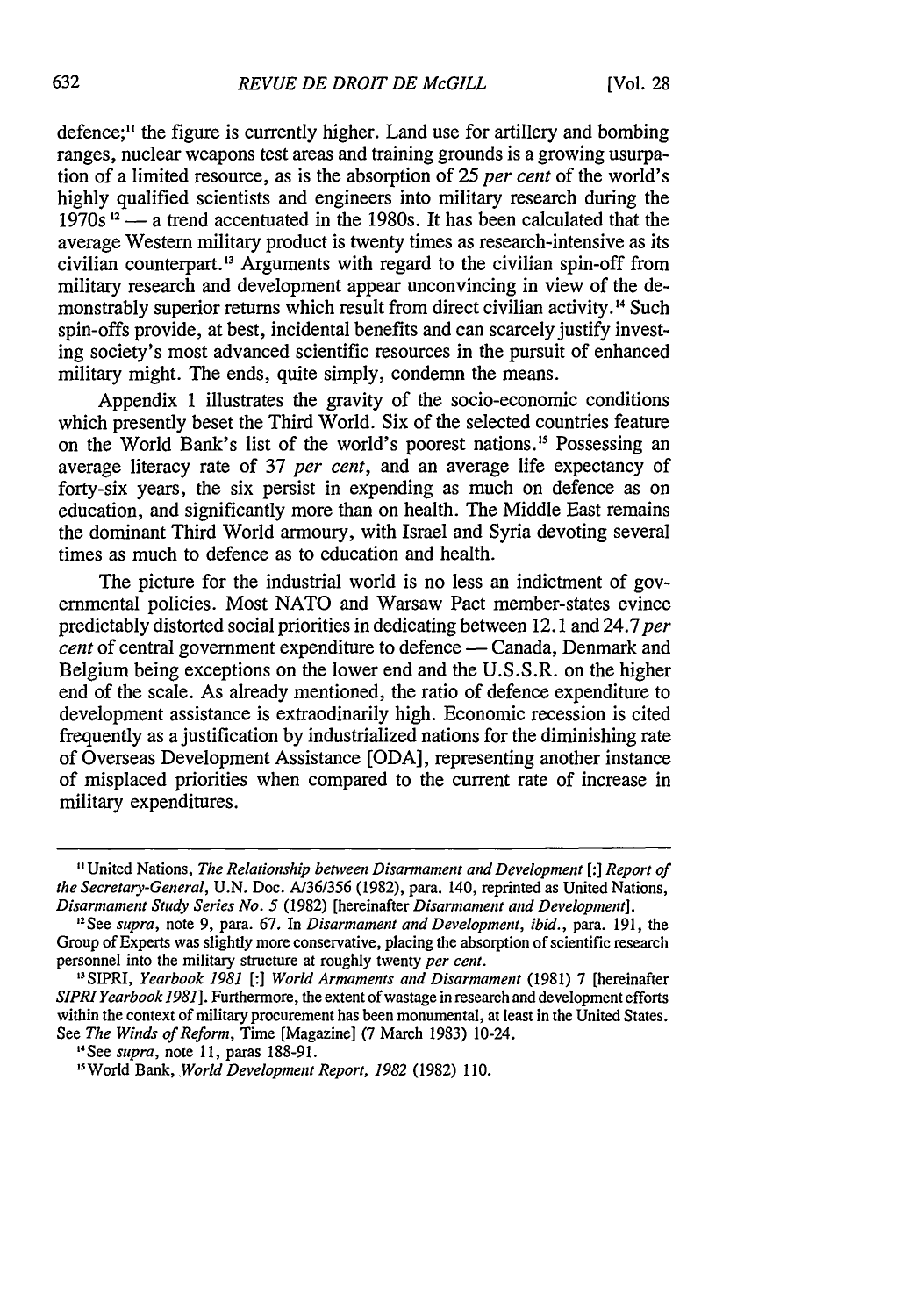The foregoing review illustrates what SIPRI describes as "the other side of the weapon coin: that, even if the arms are not ultimately used in war, they 'kill' indirectly by diverting scarce economic resources from basic development needs such as nutrition, medical care, housing and education." <sup>16</sup> But, of course, weapons continue to kill directly as well. Since 1945, approximately 133 armed conflicts have been fought, almost exclusively in the Third World, and with a few exceptions, the weapons have been supplied by the industrialized nations." The Third World share of total arms imports for the period **1979-81** was approximately 62 *per cent,* of which the Middle East accounted for 27.3 *per cent,* and North Africa 9.2 *per cent.* The Soviet Union and the United States together exported 70.1 *per cent* of all major weapons exported in the same period.<sup>18</sup>

Trends in nuclear weapon proliferation are even more disturbing. Notwithstanding the ratification of the *Non-Proliferation Treaty 9* by 114 countries, $20$  several states with a proven nuclear weapons manufacturing capacity — including two major powers — are conspicuously absent from the list of contracting parties. The relatively easy conversion of nuclear technology from civilian to military uses has rendered policy distinctions enunciated by many governments of rather dubious value in practice. Canadian experience in this regard, witnessed by "Candu" reactor sales to Argentina, India, Pakistan, South Korea, and Taiwan, offers a lesson in technological misappropriation.<sup>21</sup>

The combination of strategic and economic interests of arms suppliers on the one hand, and of the perceptions of "national security" by arms importers on the other, has aggravated what was already a complex and unstable situation. Regional tensions exacerbate the problem.

Requirements of national security, as interpreted by national governments, constitute the classic justification for arms spending. States have the right in international law to provide for individual and collective self-

*<sup>1</sup> 6 SIPRI Yearbook 1981, supra,* note 13, 117.

*<sup>17</sup>Ibid.,* 105.

*<sup>1&</sup>quot;SIPRI Yearbook 1982, supra,* note 6, 176.

*<sup>&</sup>quot;9Treaty on the Non-Proliferation of Nuclear Weapons,* 1 July 1968, 21 U.S.T. 483, T.I.A.S. 6839, 729 U.N.T.S. 161 *[hereinafterNon-Proliferation Treaty]* (entered into force 5 March 1970).

<sup>2</sup>As of 31 December 1981. See United Nations, *The United Nations Disarmament Yearbook* (1981), vol. 6, Appendix I, 399-412.

<sup>1</sup> Noble, Canada's *continuing search for acceptable nuclear safeguards* [1978] Int'l Perspectives, *passim,* especially 43-4 (July/August) (a publication of the Dep't of External Affairs, Canada). See also United Nations Association in Canada, *Canada the Arms Race and Disarmament* (1980) 15-7.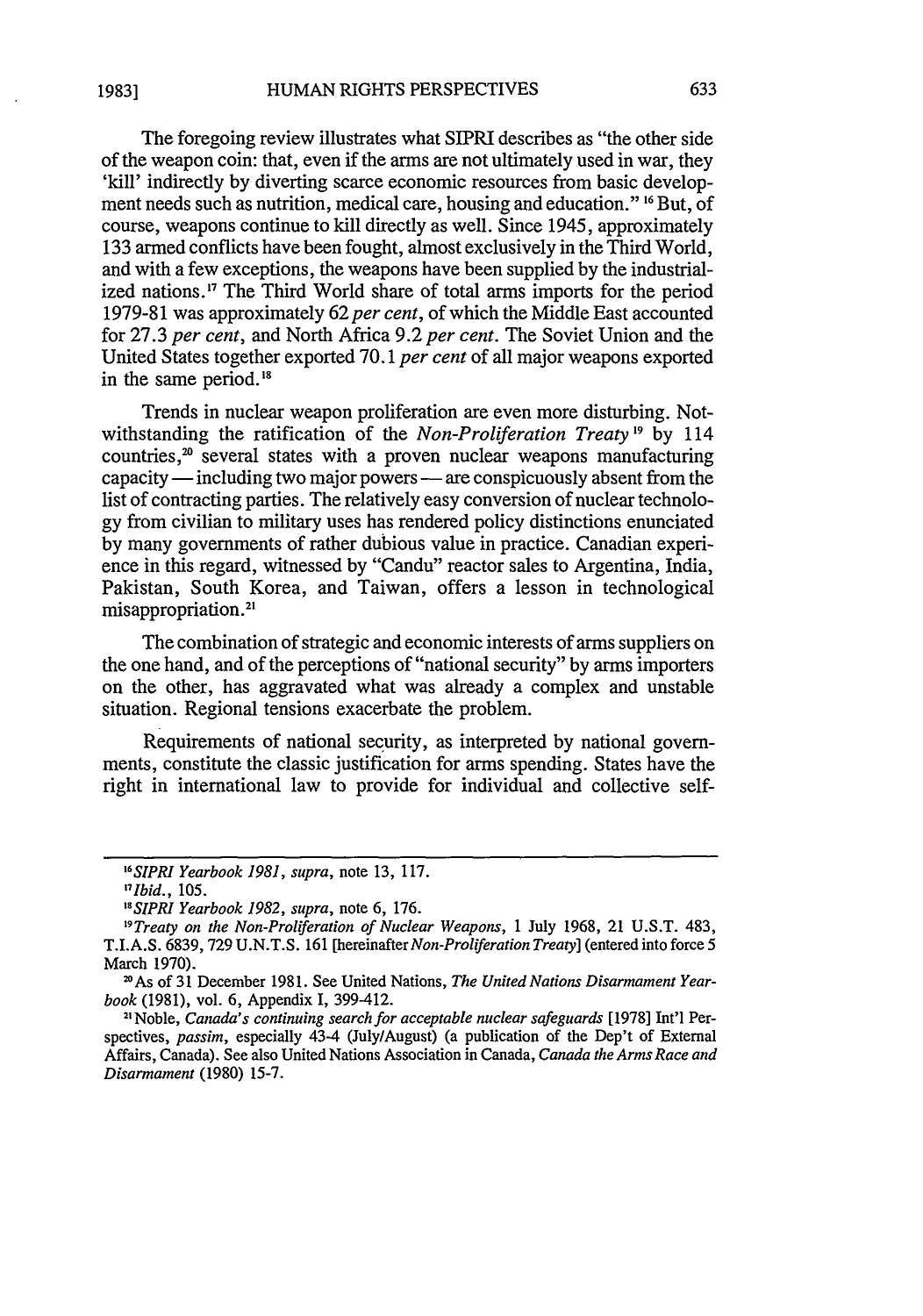defence, $2<sup>2</sup>$  and under the prevailing international system, they also enjoy the exclusive privilege of judging the degree of actual and potential threat to their sovereignty. The concept of national security connotes not only physical survival, but also the desire to safeguard particular values and modes of social ordering. Between the superpowers, mutual suspicion engendered by conflicting values and social structures has prompted the notion that mere coexistence may be incompatible with the national security of either side. Accordingly, the doctrine of deterrence has developed, with periodic variations in strategy depending on current nuclear capability. From "massive retaliation" in the 1950s, to "flexible response" and finally "mutually assured destruction", the nuclear stategy of the major powers has evolved into defence based on the threat of collective annihilation.<sup>23</sup> The latest variation on deterrence was articulated in the Carter Administration's Presidential Directive 59, of 1980, contemplating selective nuclear strikes as a means of rendering nuclear warfare winnable. The Reagan Administration's emphasis on firststrike nuclear weapons heightens the dangers inherent in the Carter initiative, and subjects mankind to the paradox of self-defence through offensive targeting.

The simple *possession* of armaments has seldom been judged the sole or even the principal cause of war; the peculiarity of the contemporary arms race lies in the possibility that mere possession may stimulate conditions that generate conflict. When the price of national security is the sacrifice of socio-economic development, the abridgement of civil and political rights, and an escalation in the level of international insecurity, one is entitled to question existing governmental priorities.

A second major justification for arms spending centres on the contention that a positive correlation between economic growth and expanding military sectors has boosted employment and industrial development, not least in the fragile economies of the Third World. 24 The issue has been analysed elsewhere in this special issue. Suffice it to point out here that, on balance, available empirical evidence seems to fall short of supporting such a

*<sup>2</sup>* See *United Nations Charter,* art. 51. For general discussion, see D. Bowett, *Self-Defence in International Law* (1958).

<sup>2</sup>See Keeny & Panofsky, *MAD versus NUTS* **[:]** *Can Doctrine or Weaponry Remedy* the *Mutual Hostage Relationship of the Superpowers?* (1981) 60 Foreign Affairs 287; Falk, Meyrowitz & Sanderson, *Nuclear Weapons in International Law* (1980) (Occasional Paper No. **10,** Princeton World Order Studies Program), reprinted in (1980) 20 Indian J. Int'l L. 541 (for a succinct appraisal of United States doctrines and strategy); and Bundy, Kennan, MacNamara & Smith, *Nuclear Weapons and the Atlantic Alliance* (1982) 60 Foreign Affairs 753.

<sup>24</sup>See, e.g., **G.** Kennedy, *The Military in the Third World* (1974); and E. Benoit, M. Millikan & E. Hagen, Effect *of Defense on Developing Economies* (1971), vols 1 and 2.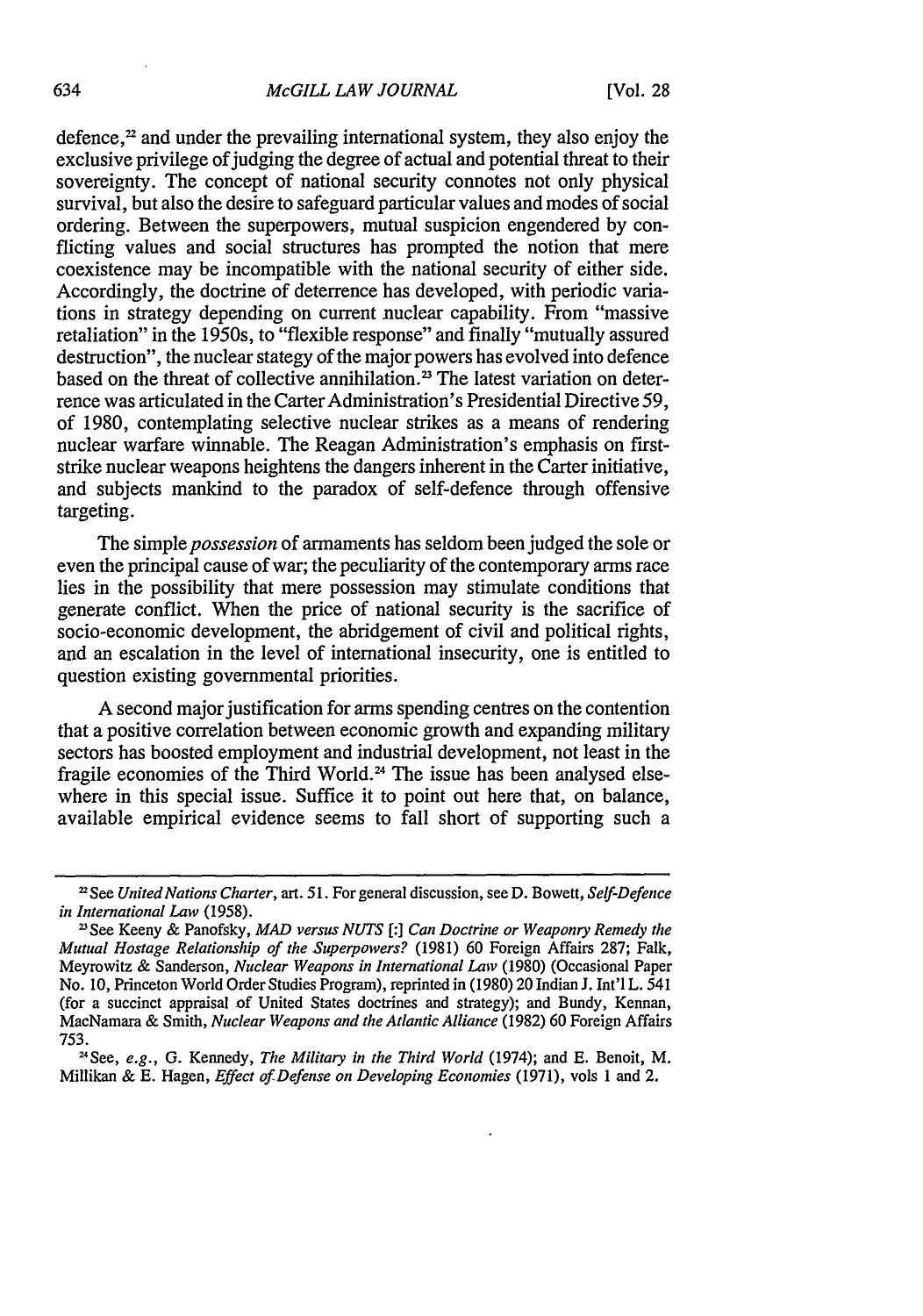correlation.<sup>25</sup> Indeed, as the 1980 North-South Report argues, the basic problem of disparity between wealthy and underdeveloped regions is compounded by military spending and the resulting diversion of scarce resources. 26

# **H.** The Violation of International Norms of Human Rights

### A. *Civil and Political Human Rights*

It is axiomatic that the right to life underlies the entire corpus of international human rights law. Solemn proclamations of this right are contained, *inter alia*, in the *Universal Declaration of Human Rights*<sup>27</sup> and the *International Covenant on Civil and Political Rights. 1* The *Universal Declaration,* proclaimed by the United Nations General Assembly in 1948 "as a common standard of achievement for all peoples and all nations", has gradually gained recognition as customary international law.<sup>29</sup> In furtherance of the *Declaration* and the *Charter,* the *International Covenant on Civil and Political Rights* and on *Economic, Social and Cultural Rights* represent specific formulations of human rights standards, to which parties are legally bound.30 What practical meaning can these individual and collective human rights have when threatened by the prospect of extinction of the species?

The atrocities committed during the Second World War, particularly the Nazi persecution of the Jews, motivated the adoption of the *Genocide Convention.*<sup>31</sup> It is somewhat improbable that a legal post-mortem of a nuclear war, with Nuremberg-style trials, will be feasible. Rather, the spirit and the letter of the *Genocide Convention* require application to thwart the escalation of the arms race into a third world war. The *Convention* defines genocide as comprising "acts committed with intent to destroy, in whole or in part, a national, ethnical, racial or religious group, as such",<sup>32</sup> declaring it a

*28Supra,* note 4, art. 6.

29See, *e.g.,* Humphrey, "The World Revolution and Human Rights" in A. Gotlieb, ed., *Human Rights, Federalism, and Minorities* (1970) 147, 149.

"Under the principle of *pacta sunt servanda.* See *Vienna Convention on the Law of Treaties,* U.N. Doe. A/CONF. 39/27, 289 (1969), reprinted in (1969) 8 I.L.M. 679.

*Ibid.,* art. *II.*

<sup>&</sup>quot;See, *e.g., Disarmament and Development, supra,* note **11;** and Center for Policy Alternatives, *Disarmament andDevelopment: The Case ofRelativelyAdvancedDeveloping Countries* (1980).

<sup>26</sup>The Independent Commission on International Development Issues, *North-South: A Program for Survival* (1980) 124-5 [hereinafter *North-South Report].* 27 Article 3.

<sup>&</sup>lt;sup>31</sup> Convention on the Prevention and Punishment of the Crime of Genocide, 78 U.N.T.S. 277 (adopted by the U.N. General Assembly 9 December 1948; entered into force 12 January 1951). *<sup>32</sup>*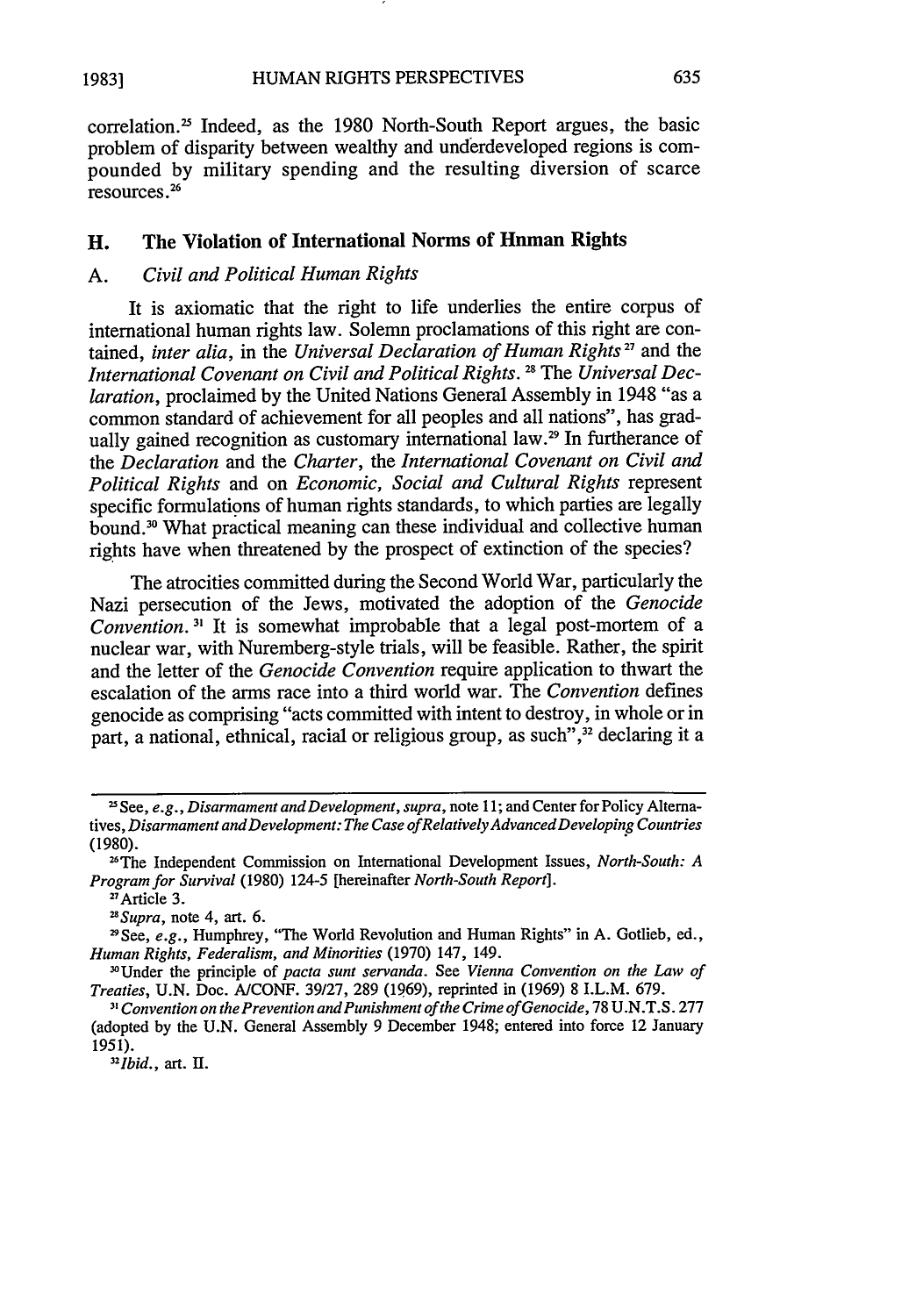crime under international law "whether committed in time of peace or in time of war".33 Nuclear strategy involving the targeting of hundreds of large population centres runs counter to the most fundamental objective of the *Convention.* It also violates a cardinal principle of the laws of war  contained in the Declaration of St Petersburg and *Hague Convention No. IV* of 1907 — that "[t]he right of belligerents to adopt means of injuring the enemy is not unlimited".<sup>34</sup>

The contention that the most recent targeting theory — counterforce seeks to minimize civilian casualties by concentrating on military and administrative centres utterly lacks cogency as a stance for humanitarian values. In practical terms, target-discrimination with regard to military-related industrial concentrations that are close to population centres would be virtually impossible to achieve.<sup>35</sup> Furthermore, the strategic value of targeting military installations in a retaliatory strike is sufficiently questionable as to suggest that massive strikes against civilian centres are, in fact, envisaged.36 The argument that deterrent strategy seeks to avert and not to precipitate warfare is at best circular. Worse, it seems to place the sanctity of life at the mercy of a doctrine of mutual destruction.

The preservation of international peace is recognized as the most fundamental norm in the *United Nations Charter* which expresses in its Preamble the determination of the contracting parties "to save succeeding generations from the scourge of war" and the desire "to ensure the acceptance of principles and the institution of methods, that armed force shall not be used, save in the common interest". Article 1 of the *Charter* proclaims, among the purposes of the United Nations, the maintenance of international peace and security. Article 2 expresses the principle of the non-use of force in international relations. Two resolutions passed by the General Assembly in 1981 reflect the long-standing opinion of the community of nations that "the use of nuclear weapons would be a violation of the UN Charter and a crime against humanity"<sup>37</sup> and that "states and statesmen that resort first to the use of nuclear weapons will be committing the gravest crime against humanity".<sup>38</sup>

*<sup>33</sup> Ibid.,* art. I.

<sup>3</sup>Article 22 of the 1907 Hague Regulations Respecting the Laws and Customs of War on Land, Annex to the 1907 *Hague Convention* [No. IV] *Respecting the Laws and Customs of War on Land,* 18 October 1907, 36 Stat. 2277, T.S. No. 539, 1 Bevans 631.

<sup>-5</sup>See, *e.g.,* Keeny & Panofsky, *supra,* note 23, 293-304.

*<sup>36</sup>Ibid.*

*<sup>37</sup> Resolution on the Non-use of Nuclear Weapons and Prevention of Nuclear War,* United Nations G.A. Res. 36/921, 36 U.N. GAOR, Supp. (No. *51)* 64, U.N. Doc. A/36/51 (1981), *<sup>3</sup> Declaration on the Prevention ofNuclear Catastrophe,* United Nation G.A. Res. 36/100,

<sup>36</sup> U.N. GAOR, Supp. (No. 51) 76, U.N. Doc. *A/36/51* (1981).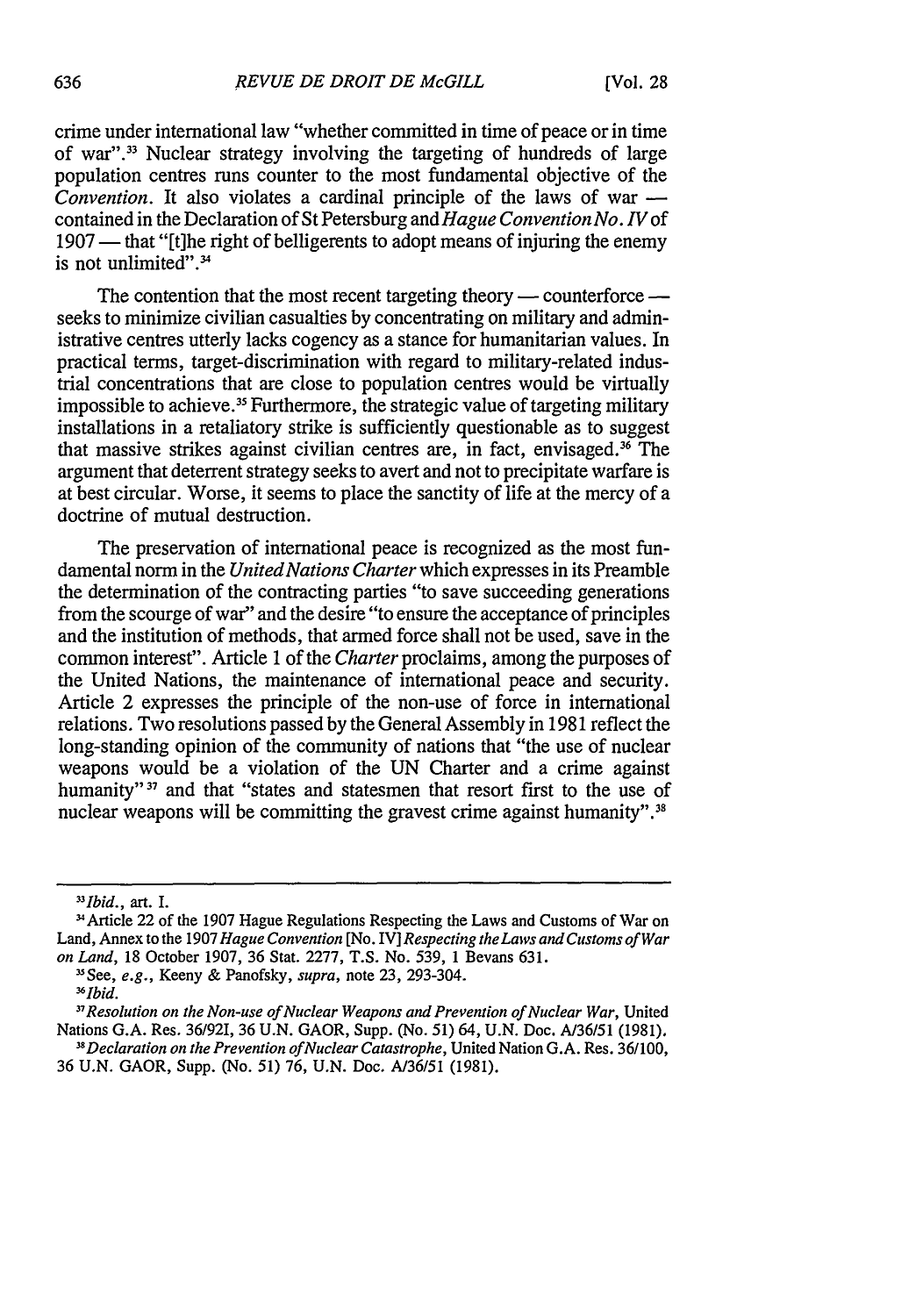**1983]**

Inevitably, norms designed to protect life and international peace are the first casualties of the arms race. The threat to use force has been fashioned into a foreign policy instrument of the major powers despite such declarations as that contained in the 1975 *Helsinki Final Act* which states that "[n]o consideration may be invoked to serve to warrant resort to the threat or use of force in contravention of this principle". 39 But even the *Final Act* is symptomatic of the tendency, noted at the beginning of this paper, to subordinate human rights, including the right to life, to the goals of national security. It is more often the case that the intimate nexus between these two objectives is not even recognized. Governments continue to perceive national security in narrow military terms as the overriding imperative in international relations, irrespec-

tive of the price. While "the inherent right of individual or collective selfdefence"<sup>40</sup> in the event of an armed attack constitutes a reasonable limitation of the principle of the non-use of force, military strategy based upon the employment of nuclear weapons, as we have seen, exceeds greatly any rational interpretation of the concept of "self-defence".

It was foreseeable that the growing militarization of national life would have a negative impact upon civil and political rights such as free expression and privacy. Proliferation of military and defence-related facilities and the expanding and increasingly assertive national security apparatus in many countries, are creating conditions highly inimical to the advancement of civil liberties and human rights.<sup>41</sup> Electronic surveillance of employees' activities the recording of the most private biographical data of personnel, and restrictions upori the free expression of opinion steadily are becoming "standard procedure" even in traditionally open societies.<sup>42</sup> Security constraints will almost certainly escalate, ostensibly to forestall espionage and other threats to national security. As the global arms build-up continues and expectations of violence grow, the prospect of the Orwellian construct as the dominant form of organized community becomes progressively less fanciful.

### B. *Economic and Social Human Rights*

Human rights norms designed to enhance respect for life and a peaceful environment have an essential counterpart in the right to minimum socio-

<sup>39</sup> Conference on Security and Co-operation in Europe, *FinalAct,* 1 August 1975, Principle II, reprinted in (1975) 14 I.L.M. 1292.

*<sup>40</sup>United Nations Charter, art. 51.* <sup>41</sup>

See, *e.g.,* Sieghart, *Nuclear Power and Human Rights* (1977) 18 I.C.J. Rev. 49; and Halloran, *Pentagon to Give Polygraph Tests to Personnel to Fight Disclosures*, The New York Times (10 December 1982) A 1.<br><sup>42</sup> Sieghart, *ibid.*, and sources cited therein.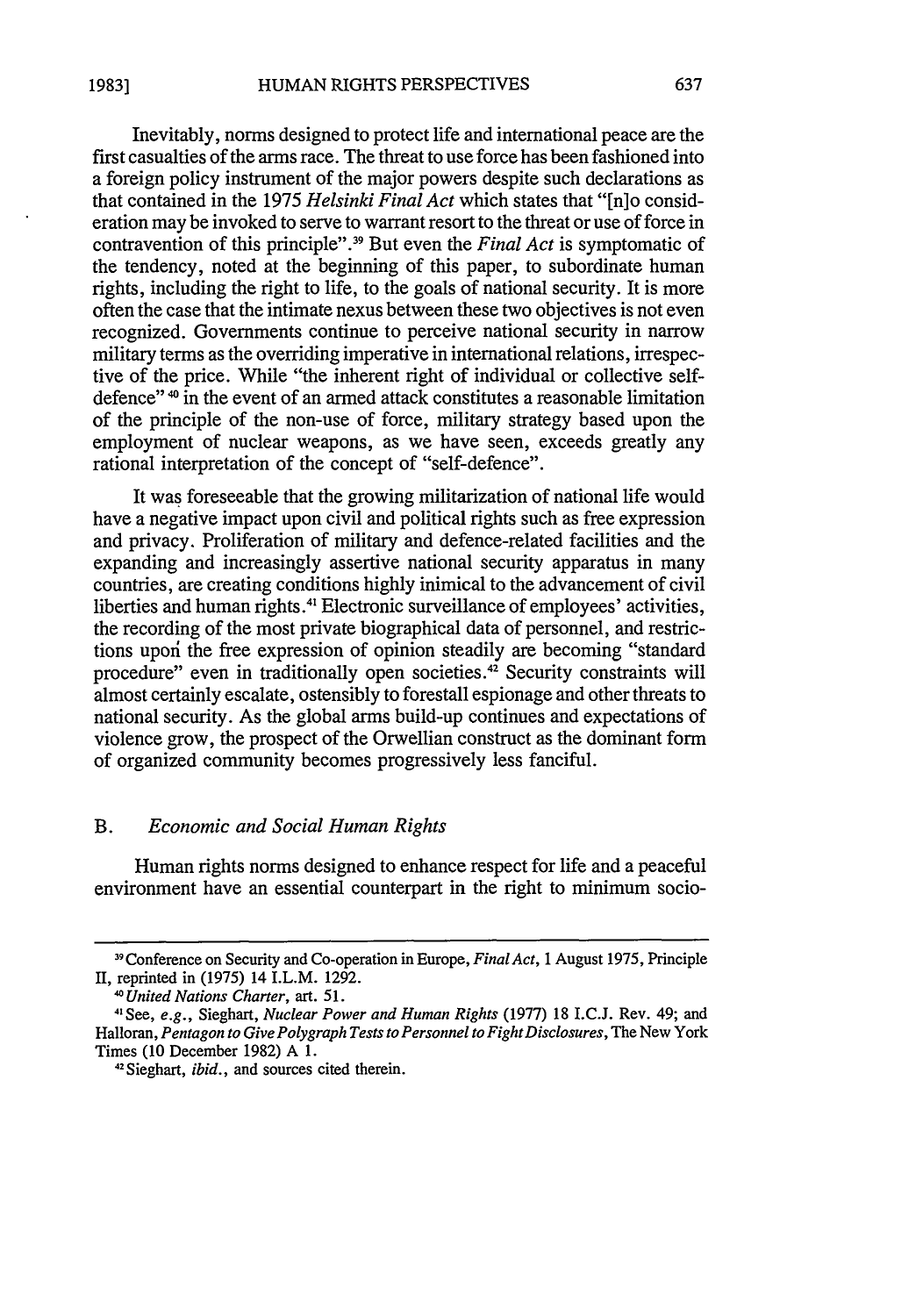economic conditions promoting human well-being. Thus, in accord with the *Universal Declaration,* the *International Covenant on Economic, Social and CulturalRights* recognises in its Preamble that healthy socio-economic conditions as much as civil and political rights, are a prerequisite for "the ideal of free human beings enjoying freedom from fear and want". The implementation of the normative regime of socio-economic rights set forth in the *Covenant* and *Declaration* constitutes not only a treaty obligation upon the parties to the *Covenant,* but also a moral obligation upon all states. Furthermore, in so far as the relevant provisions in the *Declaration* — such as the right to an adequate standard of living and the right to education — have attained the status of international customary law, all states are under a clear obligation to act accordingly.

The limits upon permissible derogation from the regime of rights provided for in the *Covenant on Economic, Social and Cultural Rights are* circumscribed clearly:

[Tihe State may subject such rights only to such limitations as are determined by law only in so far as this may be compatible with the nature of these rights and solely for the purpose of promoting the general welfare in a democratic society.<sup>4</sup>

The negative impact of current levels of military expenditure upon the performance by states of their obligations under the regime of socio-economic rights is well illustrated by a brief examination of three basic provisions of the *Declaration* and the *Covenant.* The right to education is recognised in art. 26 of the *Declaration* to be "directed to the full development of the human personality and to the strengthening of respect for human rights and fundamental freedoms"." Article 13 of the *Covenant* is framed in similar terms. The right to an adequate standard of living is established in art. 25 of the *Declaration,* to which art. 11 of the *Covenant* adds "the continuous improvement of living conditions". Finally, art. 23 of the *Declaration* recognizes the right to work, with states undertaking, under art. 6 of the *Convenant,* to adopt appropriate "policies and techniques" for "the full realization of this right".

Appendix 1<sup>45</sup> demonstrates that the much-vaunted limitations on the capacity of Third World states to discharge these international obligations are at least compounded, if not caused, by their pursuit of national defence priorities. Equally, as Appendix 2 **16** indicates, neither "the continuous improvement of living conditions" nationally, nor the promotion of transnational stability, is facilitated by the policy priorities of industrialized states. A

*<sup>43</sup> Supra,* note 4, art. 4.

*<sup>4</sup>Universal Declaration of Human Rights,* art. 26(2).

*<sup>4&</sup>quot;lnfra.*

*<sup>4</sup>Infra.*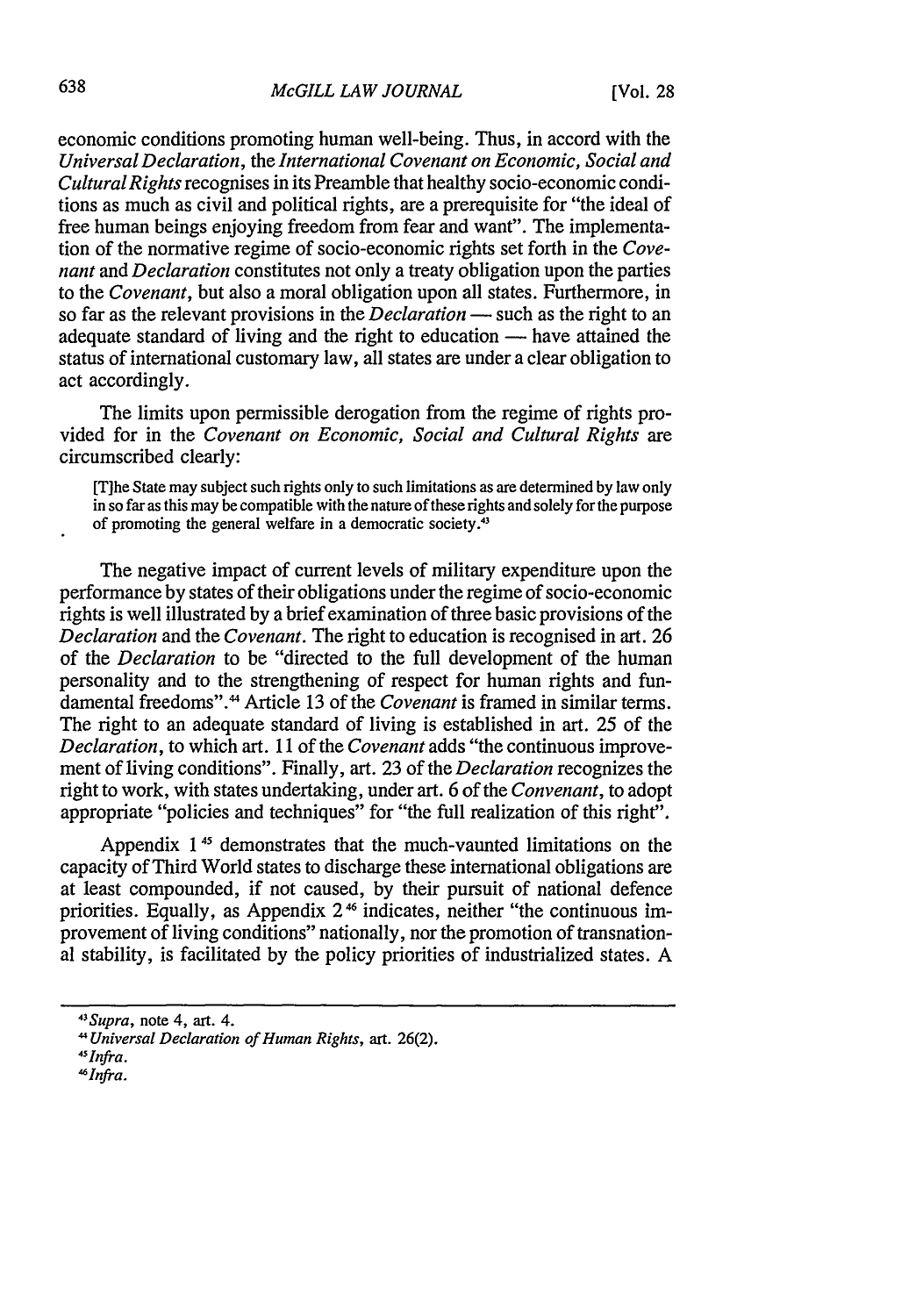United Nations report states that "[t]he challenge of nation-building, which involves the function of providing socio-economic content to political freedom, has been accentuated for most of the newly-independent countries by an adverse strategic environment".<sup>47</sup> The report recognizes that "an overriding preoccupation with national security" constitutes "for all societies, irrespective of their level of development... the strongest single stimulus for military spending".<sup>48</sup>

Prevailing high rates of illiteracy, poverty leading to starvation and worldwide problems of unemployment have failed to reverse the defencerelated priorities of states. The subordination of socio-economic needs to perceived security requirements has only accentuated the global economic and political imbalance, thus escalating the level of insecurity.<sup>49</sup> The appreciation that radical disparities in standards of living in an interdependent world are a serious political and security hazard was not lost on the United Nations General Assembly which adopted, by a consensus, the 1974 *Declaration of a New International Economic Order,"* aimed at redressing existing injustices and achieving greater "effective" equality. Whereas states ought to enjoy equal opportunities to determine the course of their national development, "in a system characterized by radical inequality of condition, equality of opportunity would only lead to discrimination in favour of the stronger".<sup>51</sup> Progress on the implementation of the New International Economic Order - envisaging affirmative action in favour of underdeveloped nations **-** has been minimal in the eight years that have elapsed since the adoption of the *Declaration.* By contrast, military expenditures have risen substantially in the industrialized and Third World alike, with governments paying scant attention to their legal and moral obligations.

The threat to socio-economic rights posed by the arms race is not confined solely to the costly diversion of resources, nor even to the wasteful depletion of non-renewable natural resources by the military sector. Activities which undermine the integrity of the human environment ultimately jeopardize the elemental means of support for human society and are an encroachment upon the collective as well as the individual right to improved

*<sup>4&#</sup>x27;Disarmament and Development, supra,* note 11, para. 218. *4 Ibid.*

<sup>&</sup>quot; 9 For general expressions of the same sentiment, see *North-South Report, supra,* note 26; and United States, Council on Environmental Quality, *The Global 2000 Report to the President: Entering the Twenty-First Century* (1980), vols I, II and III.

*IoDeclaration on the Establishment of a New International Economic Order,* United Nations G.A. Res. 3201, 6 (Special) U.N. GAOR, Supp. (No. 1) 3, U.N. Doe. A/9559 (1974); and *Programme of Action on the Establishment of a New International Economic Order,* United Nations G.A. Res. 3202, 6 (Special) U.N. GAOR, Supp. (No. 1) 5, U.N. Doc. A/9559 (1974).

*Disarmament and Development, supra,* note 11, para. 80.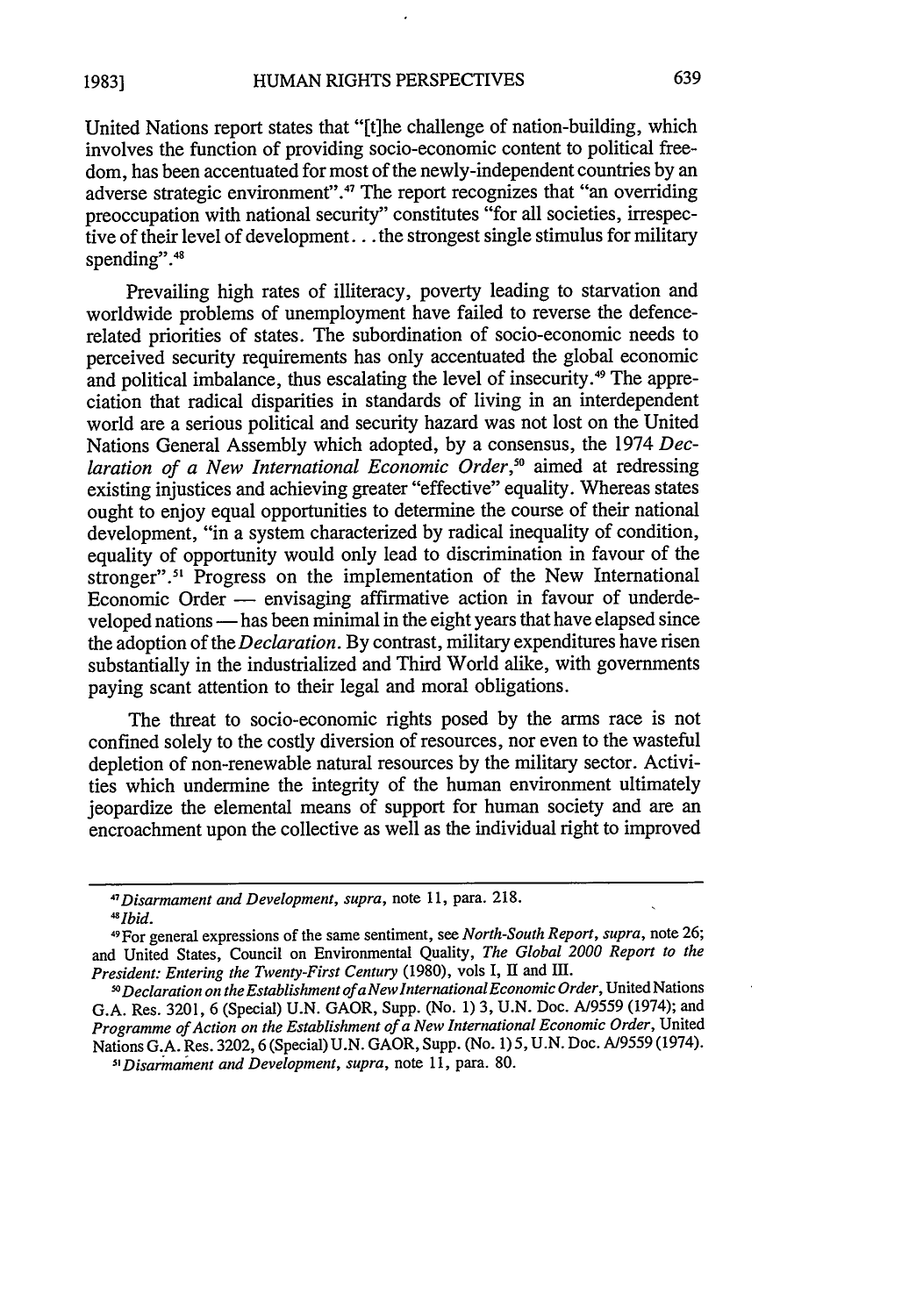living conditions. As the 1972 *Declaration* of the United Nations Conference on the Human Environment recognised, the right to life itself is at stake:

[T]hrough the rapid acceleration of science and technology, man has acquired the power to transform his environment in countless ways and on an unprecedented scale. Both aspects of man's environment, the natural and the man-made, are essential to his well-being and to the enjoyment of basic human rights — even the right to life itself.<sup>52</sup>

The environmental devastation that can be caused by conventional weaponry has been well documented, particularly with reference to the Vietnam War.<sup>53</sup> It has been estimated that over fourteen million tons of munitions were directed against South Vietnam by the United States, converting to "more-or-less permanent craters" approximately 100,000 hectares of the country's surface area.<sup>54</sup> The use of defoliants altered the natural landscape beyond recognition. More recently, within the span of a few weeks, several major urban centres in Lebanon, including its capital, have been devastated and tens of thousands made homeless.

Nuclear weapons would inflict environmental damage immeasurably greater and more persistent than anything witnessed previously. Nuclear weapons tests in the atmosphere have proven to be a major environmental hazard, offering an insight into the potential destruction that might result from full-scale nuclear warfare. Numerous resolutions of the United Nations General Assembly have censured these tests on grounds of environmental abuse." The 1963 *Treaty Banning Nuclear Weapons Tests in the Atmosphere,*

*1 2 Stockholm Declaration of the United Nations Conference on the Human Environment,* in *Report of the United Nations Conference on the Human Environment,* U.N. Doc. A/CONF. 48/14, and Corr. 1, reprinted in (1972) 11 I.L.M. 1416 [hereinafter *Stockholm Declaration on the Human Environment].* Principle 26 of the *Declaration* accordingly provides: "Man and his environment must be spared the effects of nuclear weapons and all other means of mass destruction. States must strive to reach prompt agreement, in the relevant international organs, on the elimination and complete destruction of such weapons."

*<sup>51</sup>*See UNESCO, *The Dangers to Man and his Environment Inherent in Modern Armaments and Techniques of Warfare: An Introduction andDescriptivelAnnotatedBibliography* (1978). -'Chapter 3, The military impact on the human environment, in SIPRI, *Yearbook 1978 [:]*

*World Armaments and Disarmament* (1978) 43, 44. See further, ch. 11, The environmental aftermath of warfare in Viet Nam, in SIPRI, *supra,* note 6, 363-87.

**-1** See, *e.g., Resolution on the Continuation of Suspension of Nuclear and Thermo-nuclear tests and Obligations of States to refrain from their Renewal,* United Nations G.A. Res. 1648, 16 U.N. GAOR, Supp. (No. 17) 3, U.N. Doc. A/5100 *(1961);Resolution on the UrgentNeed for Suspension of Nuclear and Thermonuclear Tests,* United Nations G.A. Res. 2604B, 24 U.N. GAOR, Supp. (No. 30) 18, U.N. Doc. A/7630 (1969); and *Resolution on the Urgent Needfor Cessation of Nuclear and Thermonuclear Tests and Conclusion of a Treaty Designed to Achieve a Comprehensive Test Ban,* United Nations G.A. Res. 3257, 29 U.N. GAOR, Supp. (No. 31) 20, U.N. Doc. A/9631 (1974).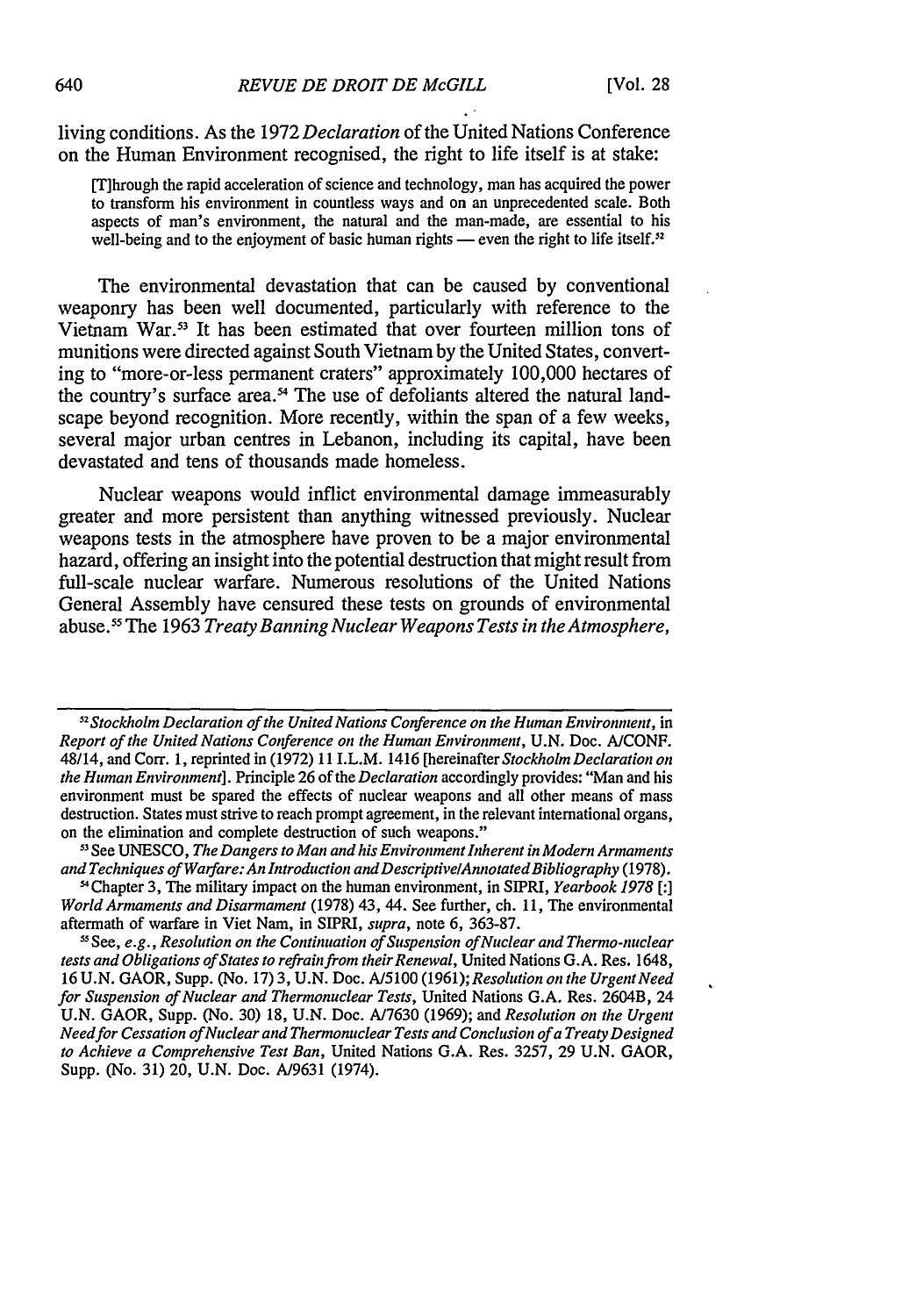*in Outer Space and Under Water*<sup>56</sup> has made a salutary contribution to environmental conservation, despite its small impact upon the arms race as such. The 1972 Stockholm Conference on the Human Environment also censured nuclear weapons tests, resolving:

(a) To condemn nuclear weapons tests, especially those carried out in the atmosphere; (b) To call upon those States intending to carry out nuclear weapons tests to abandon their plans to carry out tests since they may lead to further contamination of the environment.<sup>57</sup>

It is not surprising, then, that the *use* of nuclear weapons would also seem to run counter to peremptory environmental protection norms. The law of armed conflict, as expressed in the 1977 Geneva Protocol I Additional,<sup>58</sup> contains a prohibition against the use of weapons which cause massive environmental damage: "It is prohibited to employ methods or means of warfare which are intended, or may be expected, to cause widespread, long-term and severe damage to the natural environment."<sup>59</sup>

Nuclear weapons are by no means the only grave threat to the human environment. Research into biochemical warfare is currently undergoing a period of significant expansion. The 1975 *Convention on the Prohibition of the Development, Production and Stockpiling ofBacteriological (Biological) and Toxin Weapons and on their Destruction* has not prevented states from employing these particularly abhorrent weapons.<sup>60</sup>

The environmental consequences of the arms race, ranging from the present squandering of scarce resources to the potential devastation of population centres and entire nations, including the spectre of human extinction, constitute the ultimate denial of human rights. Jonathan Schell sums up our predicament thus:

The peril of human extinction, which exists not because every single person in the world would be killed by the immediate explosive and radioactive effects of a holocaust something that is exceedingly unlikely, even at present levels of armament— but because a holocaust might render the biosphere unfit for human survival, is, in a word, an *ecological* peril. The nuclear peril is usually seen in isolation from the threats to other forms of life and their ecosystems, but in fact it should be seen as the very center of the ecological crisis - as the cloud-covered Everest of which the more immediate, visible kinds of harm to the environment are the mere foothills.<sup>61</sup>

**J.** Schell, *The Fate of the Earth* (1982) 111 [emphasis in original].

<sup>5614</sup> U.S.T. 1313, T.I.A.S. 5433, 480 U.N.T.S. 43, reprinted in (1963) 2 I.L.M. 889. *"Report of the United Nations Conference on the Human Environment, supra,* note 52. <sup>58</sup> Geneva Protocol I Additional Relating to the Protection of Victims of International Armed

Conflicts, U.N. Doc. A/32/144, Annex I, reprinted in (1977) 16 I.L.M. 1391. *"Ibid.,* art. 35, para. 3.

**<sup>&#</sup>x27;A** decade after the use of napalm in Vietnam, biological warfare has reportedly been conducted in Afghanistan. See *U.S. Assails Soviet for Reported Use of Toxin Weapons, The* New York Times (30 November 1982) A **1.** See also Wolfe, *Chemical andBiological Warfare: Medical Effects and Consequences* (1983) 28 McGill L.J. 732. For the text of the *Convention,* see 26 U.S.T. 583, T.I.A.S. 8062, reprinted in (1972) 11 I.L.M. 310. **<sup>61</sup>**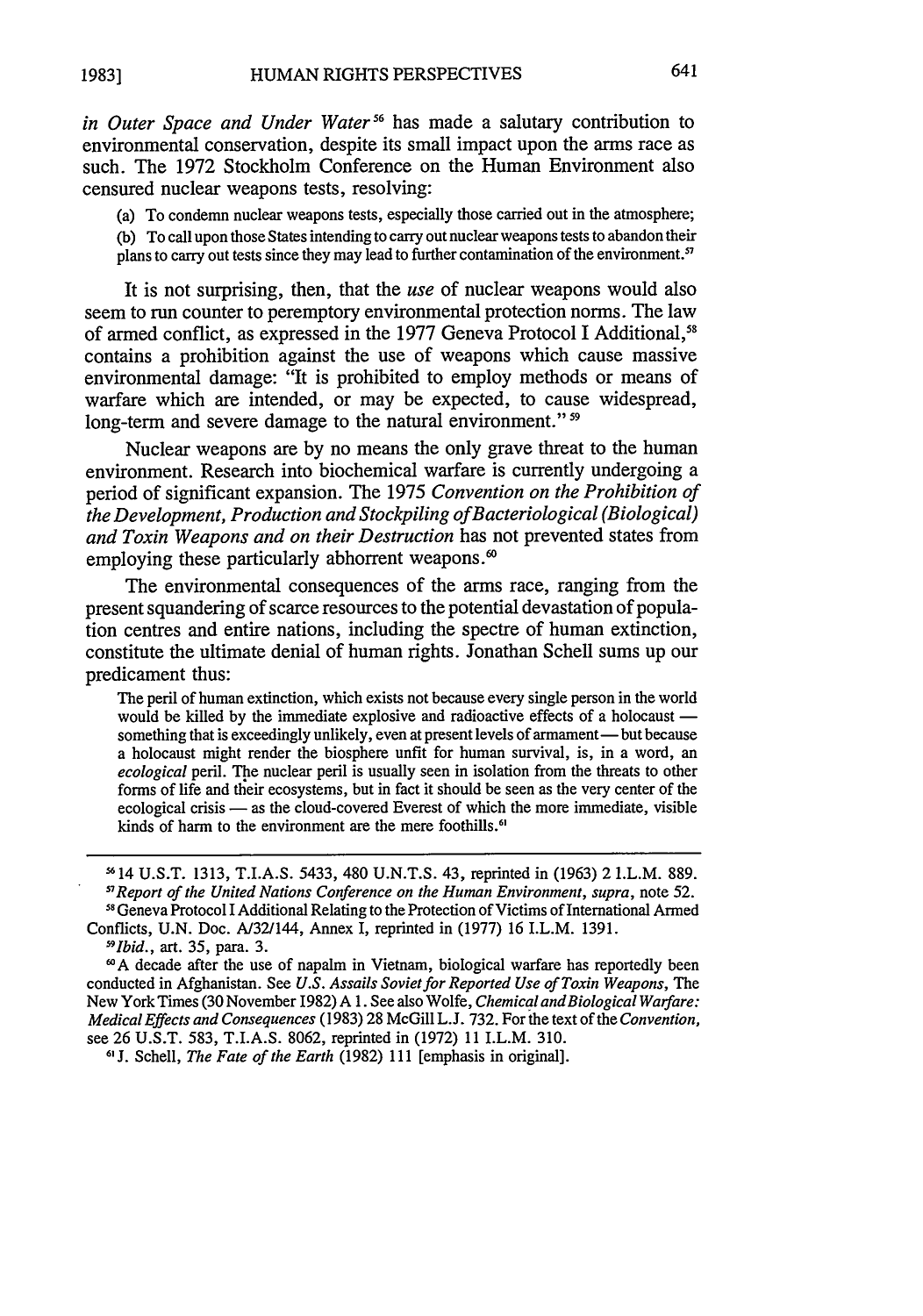#### **I. Asserting Human Rights Priorities: From Norms to Imperatives**

#### **A.** *Human Rights and Non-Proliferation Policy*

The export of weapons and weapon technology has developed in the last two decades into a significant component of industrialized nation-Third World diplomacy, thus expanding the dimensions and the sphere of the arms race. Global arms exports now exceed an estimated **U.S. \$2.5** billion *per annum* for initial transfers alone; follow-up sales of spare parts, maintenance, support, and training triple those earnings.<sup>62</sup> The volume of weapon exports to the Third World in **1980** was nearly twice the volume of world trade in general.<sup>63</sup>

Respect for human rights can scarcely prosper in a system of transnational relations dominated by the impulse to sell arms to nations which threaten to use them upon the slightest potential breach of perceived national security. United States Senator William Proxmire warns that "arms trafficking has become a new international currency" prompted by "short-term greed":

Under the justification of business is good for our balance of payments or if we do not sell weapons someone else will and that will cost us jobs and we are just supplying a self-defense need, the arms merchants and their government spokesmen are turning the world into a vast armed camp. . **.** .The world is too populated by irrational concepts and intemperate leaders to long avoid a series of local conflagrations.<sup>64</sup>

Large-scale transfers of conventional weaponry into particular regions has also increased the pressure on states to "go nuclear", with the potential for triggering regional nuclear competition. The proliferation of nuclear technology has effectively circumvented the 1968 *Non-Proliferation Treaty,65* as well as the 1977 guidelines of the "London Club". 6 While art. I of the *Non-Proliferation Treaty* prohibits nuclear weapons or weapon-technology transfers to non-weapon states, art. IV recognizes the "inalienable right" of states to peaceful uses of nuclear technology.<sup>67</sup> But available evidence permits little

**<sup>61</sup>See** *World Arms, The Scramble to Cash in on Weapons Exports,* Business Week [Magazine] (24 March 1980) 62. *<sup>6</sup>*

*<sup>1</sup>See SIPRI Yearbook 1982, supra,* note 6, XXVII.

<sup>126</sup> Cong. Rec. S3507, S3518 (daily ed. 3 April 1980) (Statement of Senator Proxmire). *6Supra,* note 19.

<sup>6</sup>International Atomic Energy Agency, Doe. INFCIRC/254 (1978). The Guidelines for Nuclear Transfers were agreed to by the Nuclear Supplier Group (the "London Club" consisting of sixteen nations, including the superpowers), and attached to communications addressed in January 1978 to the Director-General of the International Atomic Energy Agency.

Article IV, para. 2 of the *Non-Proliferation Treaty, supra,* note 19, obliges parties to undertake "to facilitate and  $\ldots$  to participate in the fullest possible exchange of equipment, materials and scientific information for peaceful uses of nuclear energy".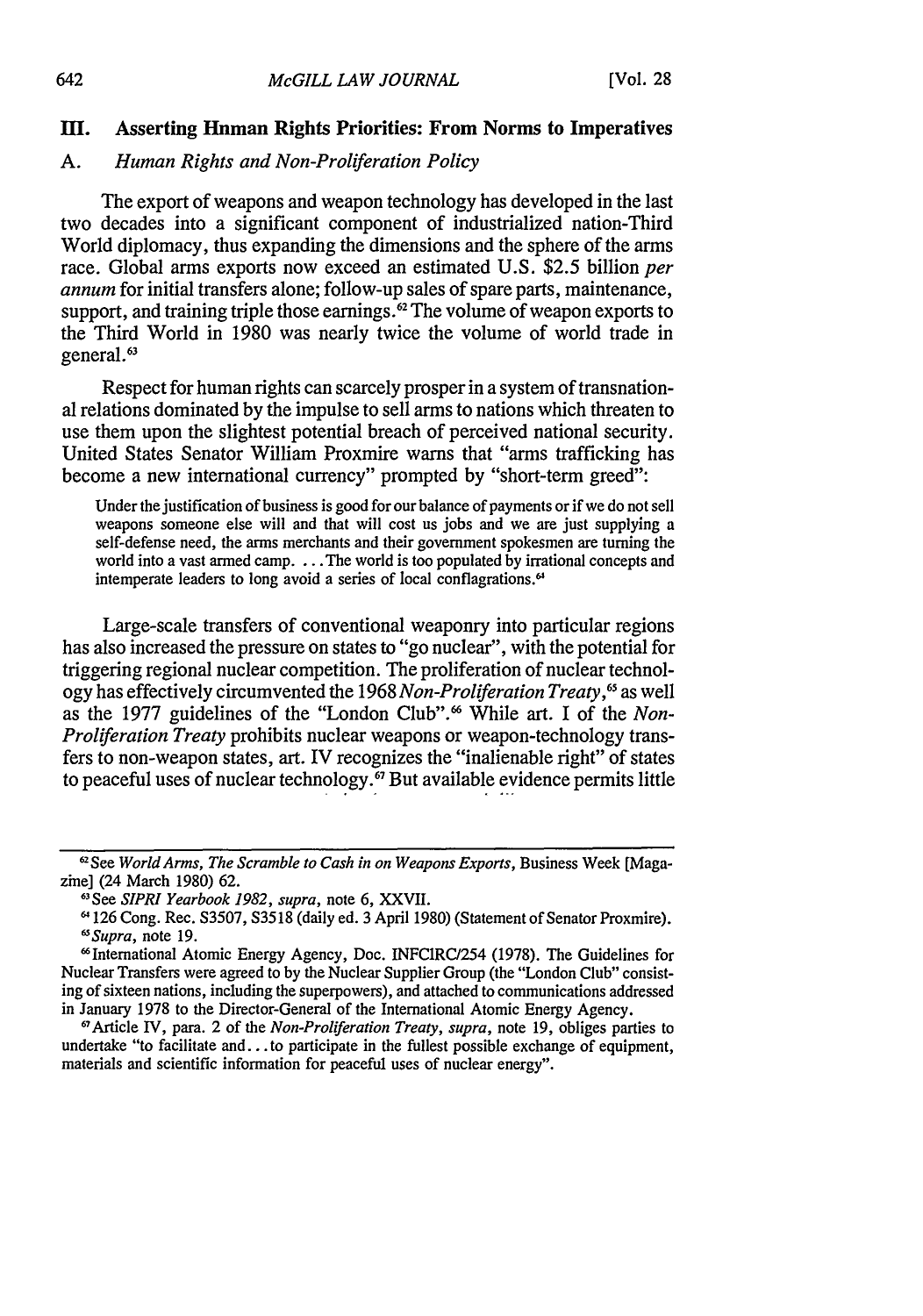justification for the conceptual distinction between civilian and military uses of nuclear technology. The otherwise laudable articulation of the right to peaceful uses of nuclear energy in fact creates a paradox whereby the ratification of the *Treaty* facilitates the availability of nuclear materials for prospectively swift conversion to military purposes. Furthermore, art. X provides for withdrawal from the *Treaty* upon advance notice of three months. Hence the conversion to military ends may even be achieved without contravening the letter of the *Treaty.*

By virtue of art. VI, the *Non-Proliferation Treaty* commits the major nuclear-weapon powers — with the important exceptions of China and France **-** to disarmament, especially nuclear disarmament. This commitment is reciprocated by non-weapon states in their renunciation of the "nuclear option". The continuation of the nuclear arms race, which could potentially result in the extinction of the human race, is tantamount to legal contempt for an essential obligation under the *Treaty.*

The ominious expansion of nuclear weapons technology in Asia, the Middle East, Southern Africa, and Latin America is, in part, a consequence of the failure of non-proliferation policies.<sup>68</sup> Those regions pay a high price for the acquisition of this technology in terms of political stability, economic development and the observance of civil liberties. Neither the demands of geopolitical security of arms suppliers nor those of national security or domestic stability of arms importers are satisfied in the long term by the proliferation of sophisticated and dangerous arsenals. On the other hand, writing human rights criteria into effective policy decisions on economic and military assistance and weapons sales requires more than unilateral goodwill, and considerably more than a rhetorical commitment to humanitarian principles.<sup>69</sup>

The United States rejected U.S. \$1 billion worth of arms contracts in the initial fifteen month period of the Carter Administration, and slashed military aid to Argentina, Ethiopia and Uruguay, all on grounds of human rights abuses.<sup>70</sup> Yet, despite their unseemly records, Iran, the Phillipines and South Korea were exempted from the restrictions. Even prior to the abandonment of

**<sup>61</sup>**See generally, E. Lefever, *NuclearArms in the Third World: U.S. Policy Dilemma* (1979) (a Brookings Institute monograph); and SIPRI, *Yearbook 1977 [:] World Armaments and Disarmament* (1977) 6-14, particularly the tabular summary at 8-11.

<sup>9</sup>See Tonelson, *Human Rights: The Bias We Need* (1982) 49 Foreign Policy 52; and R. Falk, *Human Rights and State Sovereignty* (1981), *passim.*

**<sup>70</sup>** See Cohen, "Human Rights Decision-Making in the Executive Branch: Some Proposals for a Co-ordinated Strategy" in D. Kommers & G. Loescher, eds, *Human Rights andAmerican Foreign Policy* (1979) 216.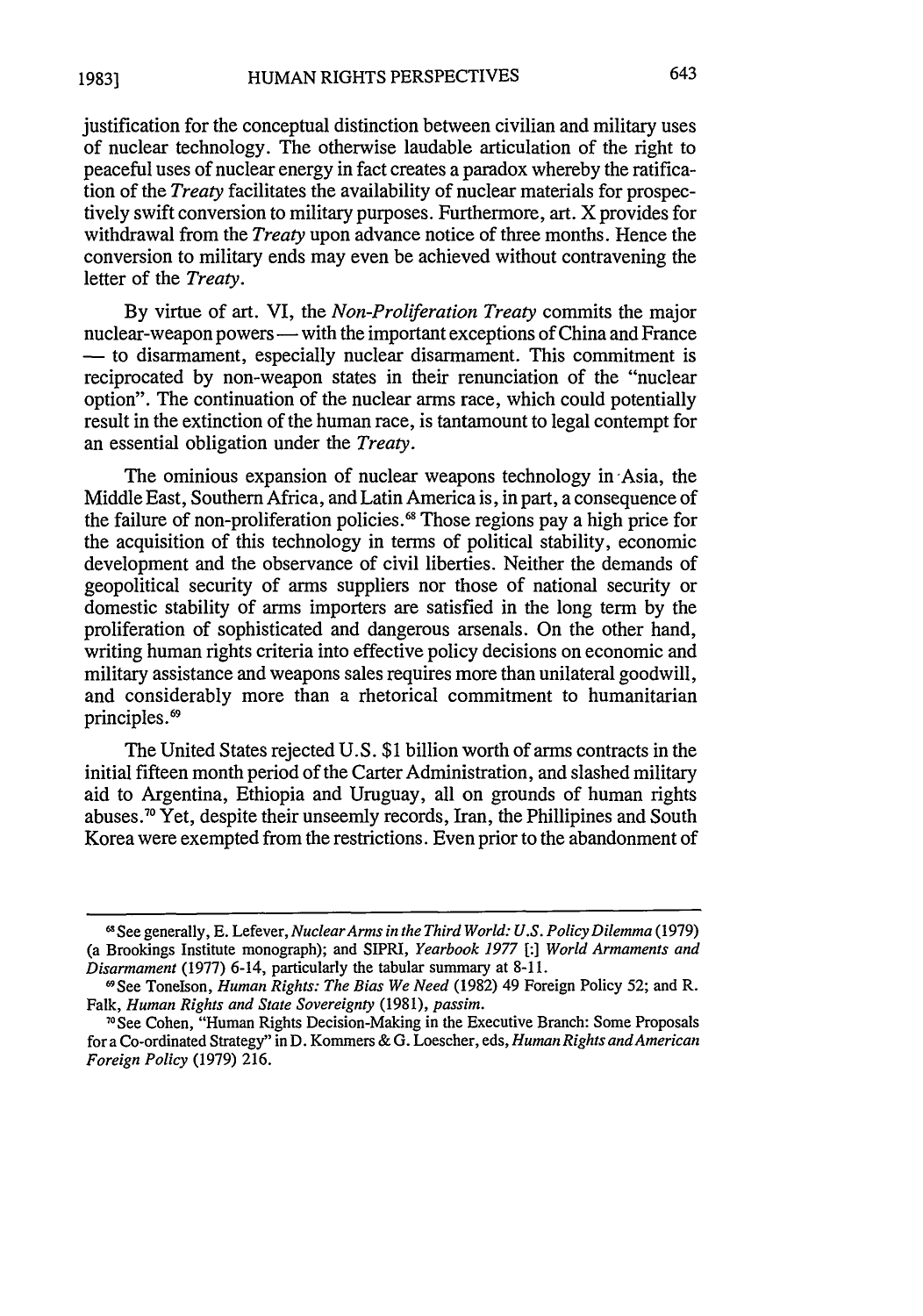President Carter's constructive policy in the wake of sustained domestic opposition and the Soviet invasion of Afghanistan, the Administration was accused of inconsistency in dividing the world into "countries unimportant enough to be hectored about human rights and countries important enough to get away with murder".<sup>71</sup> The Reagan Administration runs no such risk in its arms policy, having negotiated substantial weapons sales with Saudi Arabia, Israel, Jordan, Pakistan, **El** Salvador, and Guatemala, among others. In professing to "deal with the world as it is, rather than as we would like it to be",<sup>72</sup> this Administration has apparently subordinated human rights and non-proliferation to "realpolitik".

France and the Soviet Union have long pursued vigorous arms-export policies, exhibiting little regard for human rights criteria in seeking to further their geopolitical interests or to increase revenue. In the period 1979-81 the Soviet Union acquired the largest share of the export market in major weapons, predominantly by selling to the Third World.<sup>73</sup> French defence policy actually depends on weapons exports to justify its "autonomous" stance which has resulted in an enormous military-industrial complex; an estimated forty *per cent* of its national arms production is exported.<sup>74</sup>

Two conclusions may be drawn from these facts: *coordination* of weapons-supply restraints has been minimal, and the persistently one dimensional definition of "security" has afforded no inducement to suppliers or importers to reduce transfers. If the experience of the Carter Administration illustrates the acute difficulty of translating human rights concerns into viable national policy without multilateral cooperation, President Reagan's weapons transfer policy reveals total indifference toward both legal and moral obligations under international law.

The redefinition of both national and international "security" to encompass legal, political and socio-economic values inspired by the *Universal Declaration,* is an urgent imperative if states are to restrain proliferation and the arms competition between the superpowers. On the premise that neither the Soviet Union nor the United States could conceivably favour an increase in the number of states capable of launching conventional or nuclear war, the coordination of weapons-supply policies is of mutual as well as global interest. But the record of bilateral arms negotiations and prevailing arms

*<sup>7,</sup>* Barnet, *U.S. Needs Modest, Uniform Standard on Human Rights,* Los Angeles Times (12 March 1977), cited in Cohen, *ibid.,* 224.

<sup>72</sup>Quoted in Pierre, *Arms Sales: The New Diplomacy* (1981) 60 Foreign Affairs 266, 277. See also Blechman, Nolan & Pratt, *Pushing Arms* (1982) 46 Foreign Policy 138.

<sup>73</sup> The Soviet share was *36.5percent,* with the U.S. obtaining *33.6per cent,* and France, 9.7 *per cent. SIPRI Yearbook 1982, supra,* note 6, 176.

<sup>74</sup> See Pierre, *supra,* note 72, 273-5.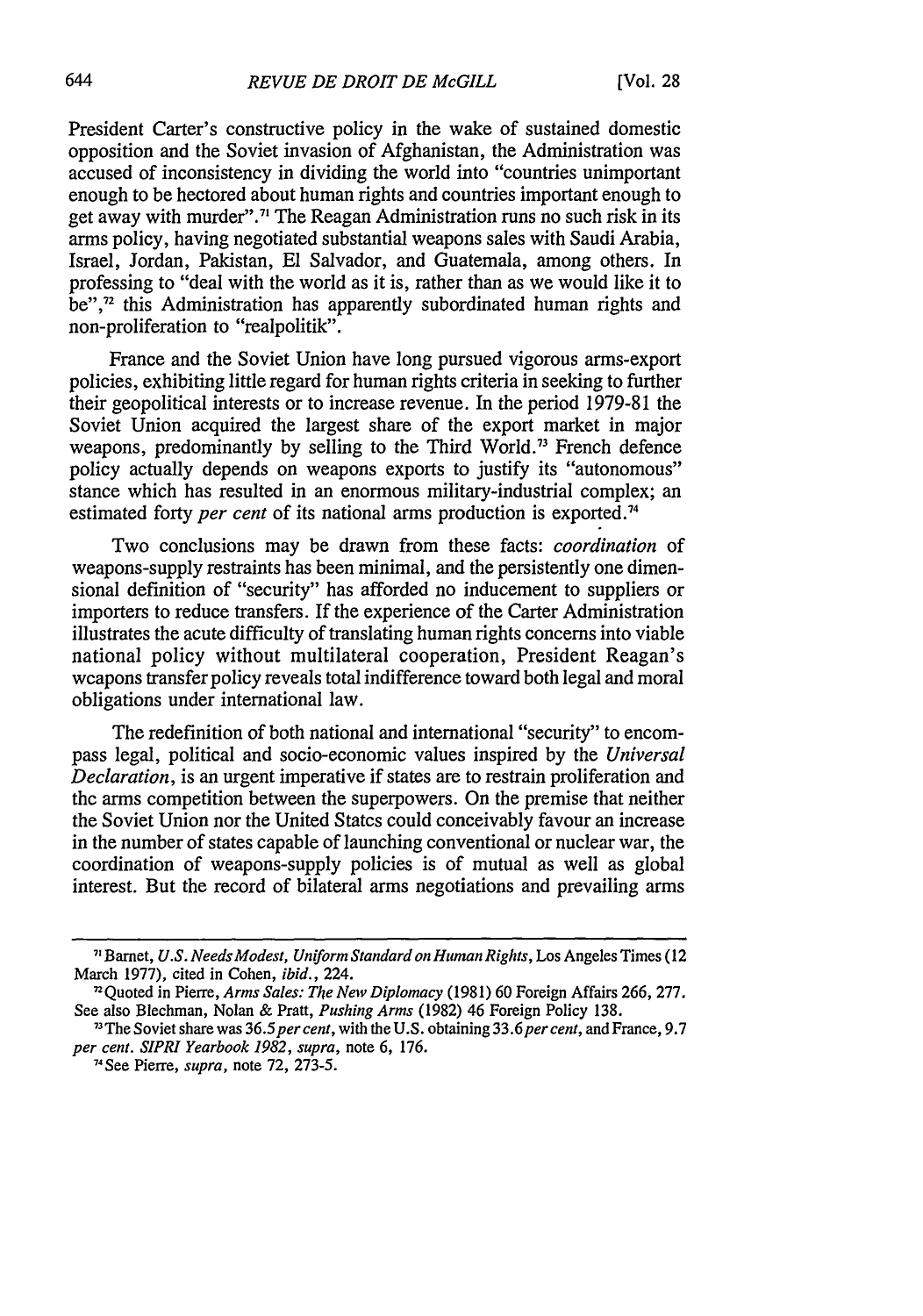645

transfer policies of the major powers offers neither evidence of the existence, nor the imminent emergence, of such a perception of mutuality. The necessary reorientation in the outlook and operation of the system of transnational relations will require the application of organized pressure upon governments at the national and international levels, rather than the traditional public abdication of foreign policy responsibility to national governments. Private individuals and non-governmental agencies have a duty to see that international norms are enforced.

### B. *Public Opinion and Human Rights Activism*

The arms race is, in effect, a process of progressive militarization, not simply between governments but between states. It is conducted in the name of "national interest", "national security" and "national sovereignty". Implicitly, the responsibility for its consequences, in terms of growing insecurity, the erosion of human rights and the threat of total destruction, rests ultimately with national populations. Certainly in democratic states, this responsibility is political as well as moral, and citizens are therefore as much actors as they are victims and spectators in the arms race. Public inertia can be explained perhaps as a combination of political apathy, a sense of helplessness and ignorance of the facts. However, recent developments in the West — such as the deployment of "theatre" nuclear weapons in Europe and the cruise and MX missile progammes — have succeeded in arousing public protest in the NATO countries to an appreciable degree, holding out the prospect of a potent "grass-roots" international movement for disarmament.

This movement may receive impetus from the deteriorating economic conditions in Western and East Bloc countries. Shrinking social welfare programmes - exemplified by the Reagan Administration's slashing of multiple public benefits, from child care to food stamps — accompanied by rising unemployment, cannot but provoke public opposition to growing military apppropriations. East Bloc citizens undergo the additional strain of "bridging the competition gap" in military technology, foregoing a larger proportion of GNP in the process than do their Western counterparts.<sup>75</sup>

At the First Special Session on Disarmament of the United Nations General Assembly in 1978, member-states concurred on the need to develop "an international conscience" through the dissemination of information on the arms race. 76 The Second Special Session in June 1982 launched a World

<sup>&</sup>lt;sup>75</sup> See U.S. leading Soviets 15-1 in arms know-how: Report, The [Montréal] Gazette (3 March 1983) B-16.

*<sup>76</sup> Final Document* of the United Nations General Assembly First Special Session on Disarmament, United Nations G.A. Res. S-10/2, **10** (Special) U.N. GAOR, Supp. (No. 4) 3, U.N. Doe. AIS-10/2 (1978), reprinted in (1978) 17 I.L.M. 1016.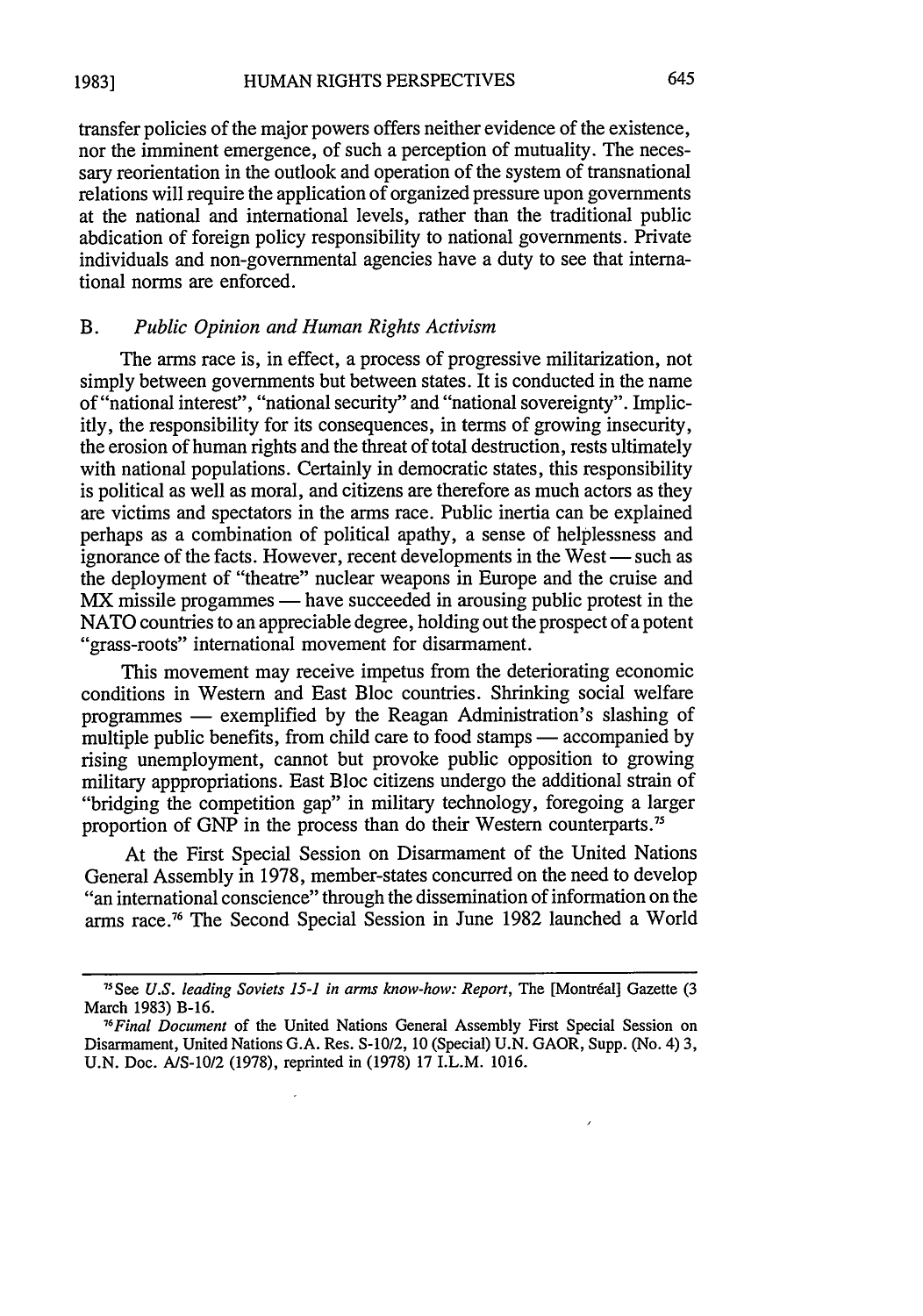Disarmament Campaign, "recognizing that world public opinion may exercise a positive influence on the attainment of meaningful measures of arms limitation and disarmament" and "aware of the public concern at the dangers of the arms race **...** and its negative social and economic consequences"." The failure of the Second Special Session to agree on a comprehensive programme of disarmament and on most other agenda items serves to highlight the urgent importance of mobilizing public opinion as a "positive influence" on national governments.

An aroused public opinion can also promote compliance with international human rights norms which protect life and international peace by furnishing cogent evidence of the prevailing common morality on permissible conduct in war. The "Martens Clause" in the 1907 *Hague Convention No. IV* provides that in situations lacking precisely determinable rules of warfare, general principles of international law derived "from the usages established among civilized peoples, from the laws of humanity, *and the dictates of the public conscience*" are to be applicd.<sup>78</sup> The crystallization of principles of morality into principles of law can hardly occur without unequivocal and public manifestation. Silent opposition to the arms race, particularly the nuclear arms race, may well be interpreted as tacit endorsement of governmental policies, promoting relentless accumulation of armaments and preparations for war. Historical evidence is not lacking to demonstrate the potency of public opinion in the shaping of both national foreign policy and international law. For instance, public reaction to United States involvement in Vietnam, and more recently in **El** Salvador, and the pressure of the disarmament lobby in the 1960s for serious bilateral negotiations with the Soviets achieved tangible policy results.<sup>79</sup> Also, it is arguable that worldwide public outrage against the atrocities committed by the Nazis formed an important background to the judgments at Nuremberg, particularly in the interpretation of "crimes against humanity".<sup>80</sup> While less responsive to public pressures than its counterparts in Western democracies, the Soviet Government is by no means immune to domestic and international pressure.

Public awareness and activism concerning nuclear issues has found expression in the United States through two traditional outlets: national debate and legal action. Referenda on a weapons freeze and reactions to the

*<sup>&</sup>quot;Concluding Document* of the United Nations General Assembly Second Special Session on Disarmament, U.N. Doc. A/S-12/32 (1982).

*<sup>&</sup>quot;Hague Convention No. IV, supra,* note 34, Preamble [emphasis added]. See also Falk, Meyrowitz & Sanderson, *supra,* note 23, 22-3.

<sup>&</sup>quot;See Voorst, *The Critical Masses* (1982) 48 Foreign Policy 82; and Sigal, *Kennan's Cuts* (1981) 44 Foreign Policy 70.

<sup>8</sup>See D. O'Connell, *International Law,* 2d ed. (1970), vol. 2, 744.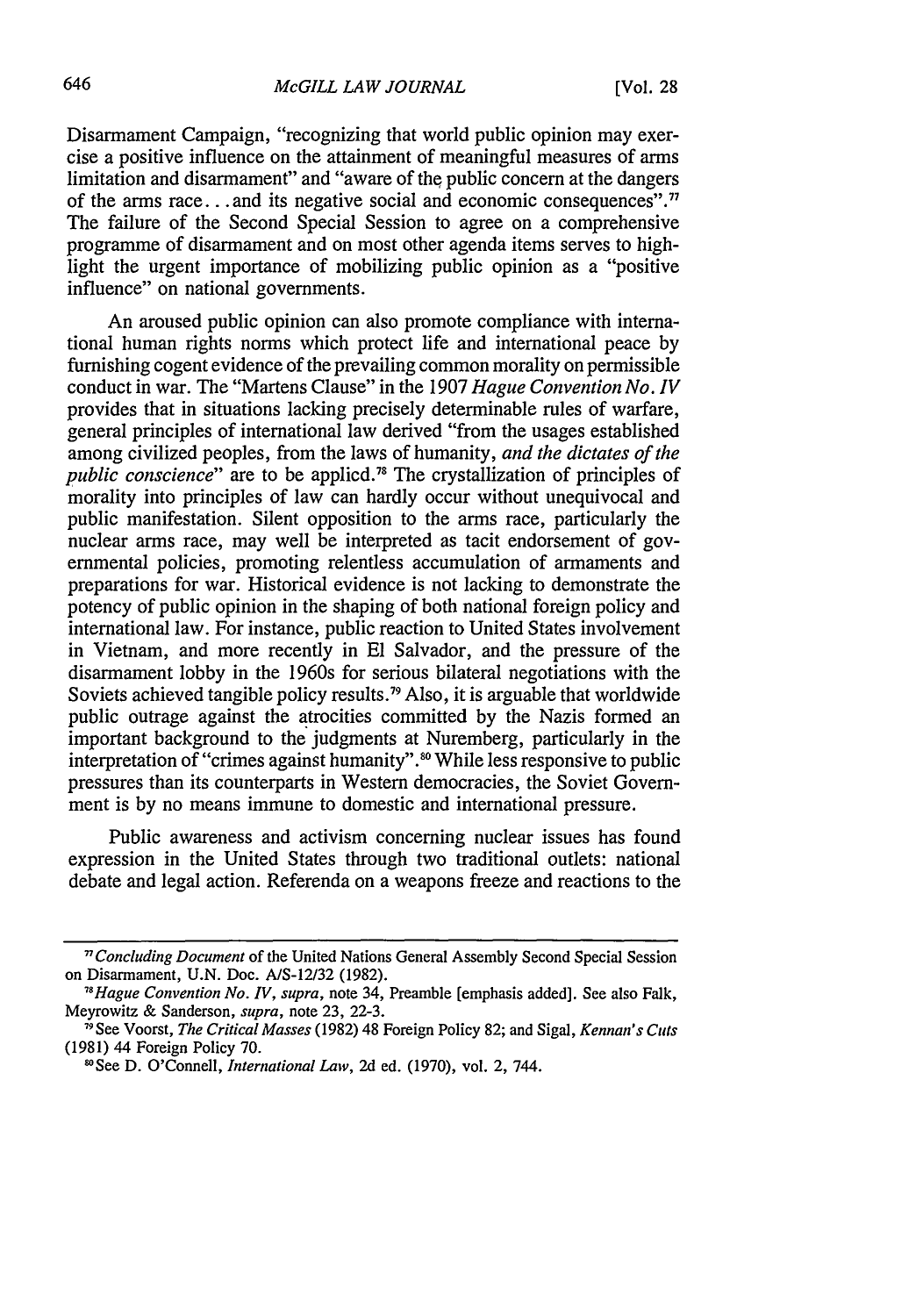MX missile offer evidence of public concern with military affairs. A lawsuit by 1,192 plaintiffs in a Utah Federal District Court on grounds of governmental negligence in atomic testing between 1951 and 1963 allegedly resulting in over 300 cases of cancer, could be particularly relevant in the context of the nuclear arms race.<sup>81</sup> The trial is expected to be long and drawn-out, but worth noting is the refusal of the judge to dismiss the case on the basis that the "discretionary function exemption" provides immunity when orders leading to injury originate at high levels of government.<sup>82</sup> The outcome of the trial may have a significant bearing on the possibilities of advancing the cause of peace and nuclear disarmament through the machinery of the courts.

Judicial perception of fundamental human rights imperatives in relation to military policies would probably be assisted by the exposition of the ethical-legal context of these rights. Weapons-deployment decisions, for instance, may be viewed in terms of the immunity of the individual or group from acts that threaten the right to life. Nuclear weapons tests could be interpreted as violating the claim against the state for the provision of reasonable security of life. National constitutional provisions, $\hat{s}$  as well as international conventions and declarations safeguarding fundamental human rights, provide a sound legal basis for anyone wishing to challenge governmental priorites which exacerbate the arms race.

#### **Conclusion**

There is no dearth of international law in general, or of human rights law in particular, applicable to the conduct and the socio-economic implications of the arms race. Nuclear war, as well as preparations for it, constitute a flagrant defiance of the basic tenet of human rights: the right to life. Data on current world military expenditures, the relentless qualitative up-grading of ever more destructive weapons by the majors powers<sup>84</sup> and the conduct of the arms race by proxy in the Third World, present a grim picture. Negotiations

<sup>&</sup>lt;sup>81</sup> See *Expert Calls Fallout Probable Cause of Leukemia*, The New York Times (21 September 1982) A 13.

<sup>&</sup>lt;sup>52</sup> See *Milieu of Cold War is Recalled at Fallout Trial*, The New York Times (14 November 1982) 32.

**<sup>8</sup> <sup>3</sup>**See, *e.g., The Canadian Charter of Rights and Freedoms,* Part I of Schedule B, *Canada Act 1982,* 1982, c. **11** (U.K.), which states in s. 7: "Everyone has the right to life, liberty and security of the person and the right not to be deprived thereof except in accordance with the principles of fundamental justice."

**<sup>&</sup>quot;** See Halloran, *U.S. Plans Big Spending Increase for Military Operations in Space,* The New York Times **(17** October **1982) A 1;** and Boffey, *Pressures are IncreasingforArms Race in Space,* The New York Times **(18** October **1982) A 1.**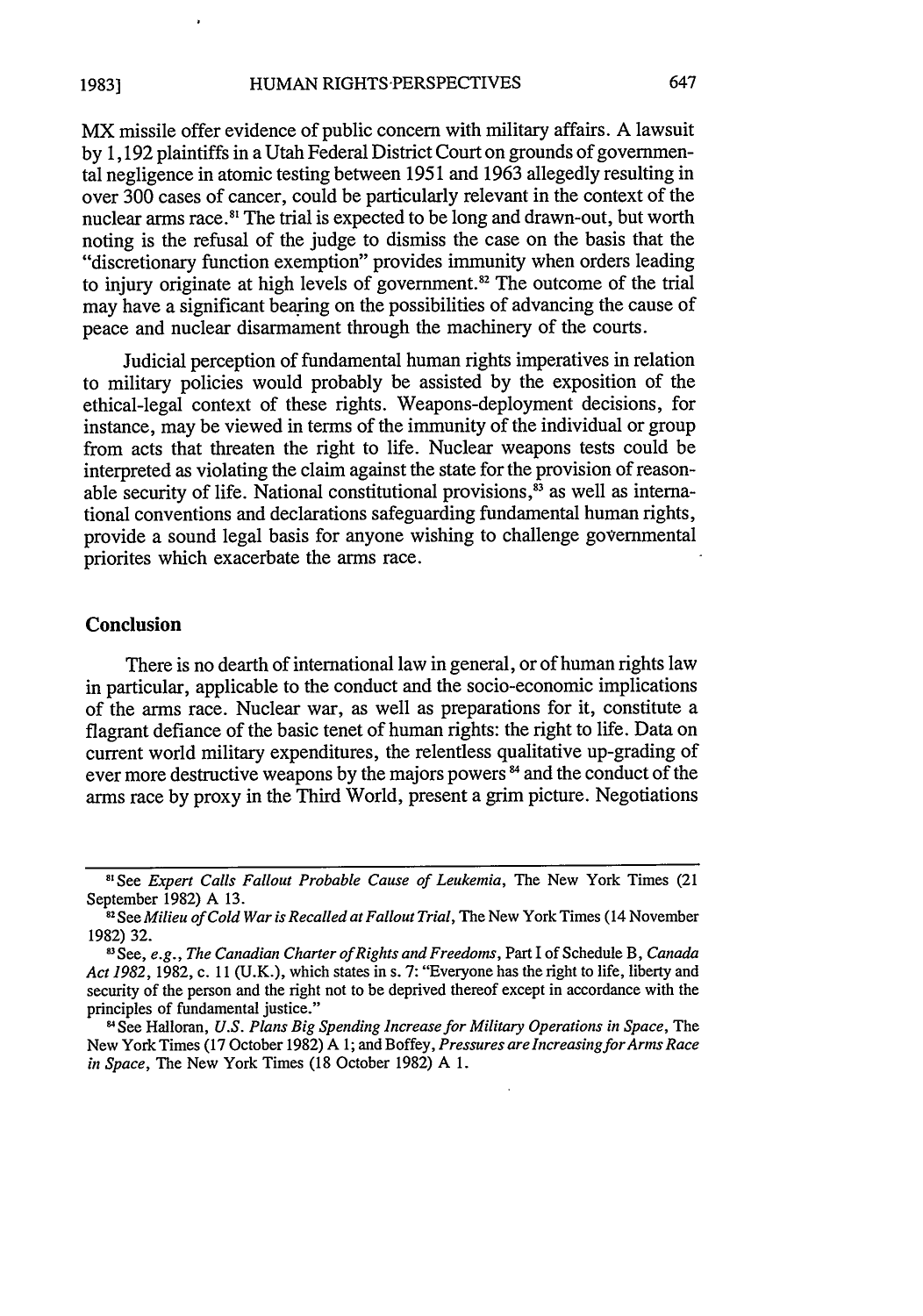for arms control continue to postulate "bargaining from strength" which implies the perpetuation of the arms race in the cause of peace. But, peace, as Joyce comments, means more than the absence of war:

It is not the "peace" unilaterally proclaimed by sovereign states intent on leaving their erstwhile enemies under threat of further hostility. It is not a compromise between rivals who cannot get what they want by war... It is certainly not the spurious doctrine of deterrence, which drives on the arms race to excesses and perils.<sup>85</sup>

In the short term, the assertion of human rights criteria in determining national policies must aim primarily at the prevention of nuclear conflict. However, attention must be directed as well to the urgent non-military threat to peace posed by economic deprivation and inequality, a situation which is aggravated by the arms race, and which demands immediate and systematic reallocation of resources in accordance with international socio-economic rights.<sup>86</sup> The fostering of a world system that caters concurrently to global security and to the implementation of basic human rights will require a sustained effort of immense magnitude, an effort for which contemporary national governments exhibit neither the inclination nor the capacity.

Opinion, said Pascal, is the sovereign of the world. The momentum of public opinion and activism probably represents, in the final analysis, the greatest prospect for the reversal of the arms race and the protection of human rights. If preserving the *status quo* persuades governments to continue the arms race, then self-preservation should persuade populations to seek an alternative to a system which desecrates the most basic humanitarian norms.

**<sup>&</sup>quot;J.** Joyce, *The New Politics of Human Rights* (1978) 232.

<sup>&</sup>quot;Proposals have been advanced by United Nations member-states suggesting mechanisms for resource reallocation from the military to the civilian sector, a summary of which appears in *Disarmament andDevelopment, supra,* note **11,** paras 337-70. Action has yet to be taken upon any of these proposals.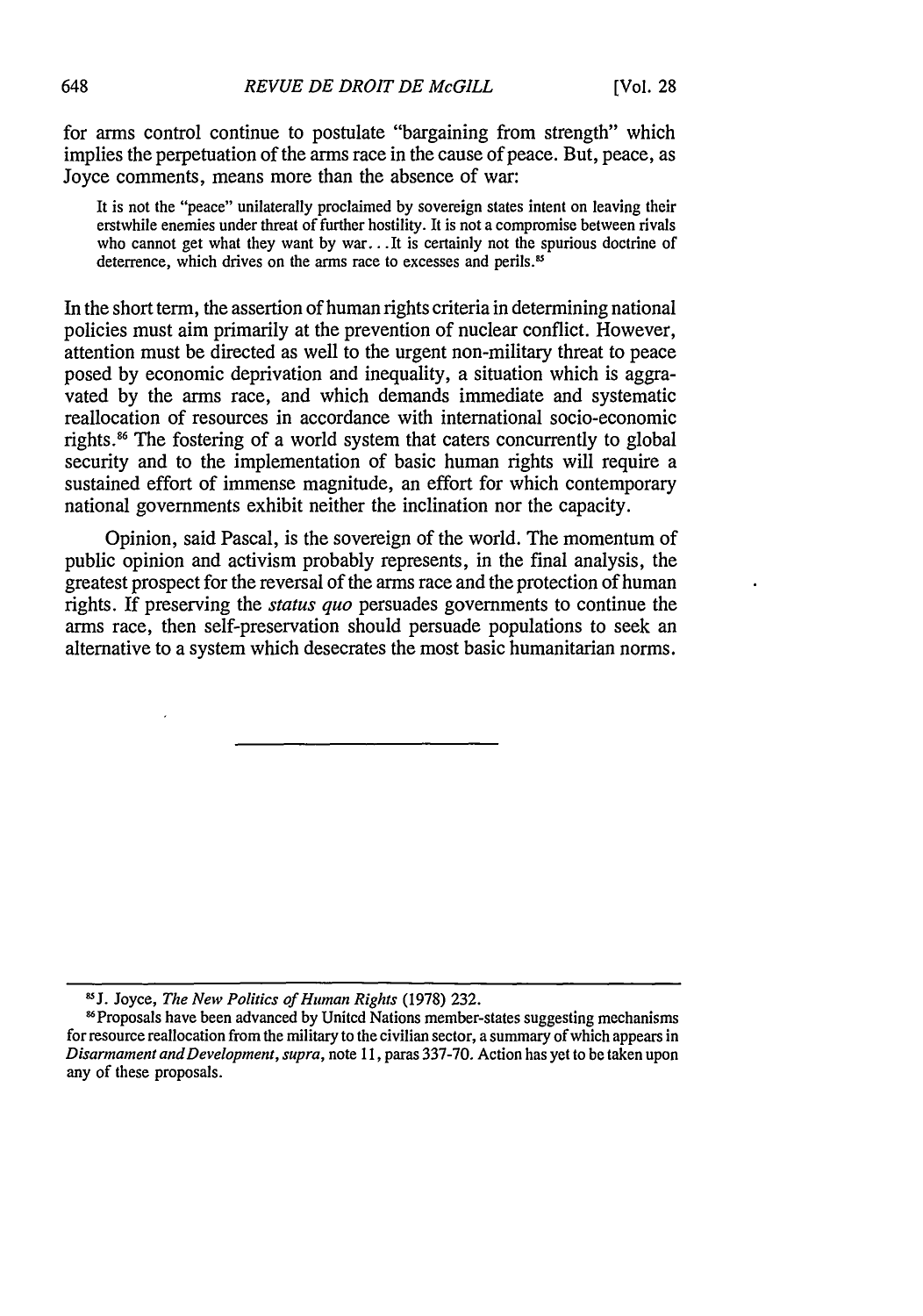| <b>APPENDIX1</b> | SOCIAL DEVELOPMENT AND MILITARY EXPENDITURE INDICATOR | SELECTED THIRD WORLD COUNTRIES <sup>®</sup> |
|------------------|-------------------------------------------------------|---------------------------------------------|
|                  |                                                       |                                             |

 $\boldsymbol{\omega}$ 

Expenditure as<br>% of Central<br>Government<br>Expenditure Defence **i** a i س ن خ ن ه ن [1979]  $15.6$  $5.3$  $0.9$  $39.2$ **10**  $18.7$  $\circledcirc$  $35.1$  $\geq$ Expenditure **2-** Defence as % of GDP  $[1979]$  $2.9$  $9.0$  $\frac{9}{10}$ 5.6  $2.8$  $8.8$ 5.6 9.6 21.0  $8.0$  $8.8$ <br>7.0  $6.6$  $4.2$  $18.3$ <u>@</u> **Government**<br> **Expenditure**<br> *per capita* on<br> **Defence** (\$)<br>
[1979]<sup>b</sup>  $\sum_{i=1}^{n}$ Central  $\sum_{i=1}^{n}$  $115<sup>d</sup>$  $\sum_{i=1}^{n}$  $\overline{a}$ .083  $\epsilon$ **00***.C* **Government**<br>Expenditure<br>*per capita* on Health (\$) **0** Central  $[1979]$ **z z- Z c** in  $\mathbb{Z}$  m  $\odot$  $\overline{41}$ per capita on<br>Education (\$)<br>[1979]<sup>b</sup> **Government**<br>Expenditure Central ង ង  $\odot$  $242.4$   $\frac{1}{2}$   $\frac{1}{2}$   $\frac{1}{2}$   $\frac{1}{2}$   $\frac{1}{2}$   $\frac{1}{2}$   $\frac{1}{2}$   $\frac{1}{2}$   $\frac{1}{2}$   $\frac{1}{2}$   $\frac{1}{2}$   $\frac{1}{2}$   $\frac{1}{2}$   $\frac{1}{2}$   $\frac{1}{2}$   $\frac{1}{2}$   $\frac{1}{2}$   $\frac{1}{2}$   $\frac{1}{2}$   $\frac{1}{2}$   $\frac{1}{2}$   $\frac$ **oo** tC) **oo** Life<br>Expectancy<br>(Years)<br>[1978] **2542**  $\widehat{\mathfrak{X}}$  $S<sub>2</sub>$ 55 39  $\mathcal{L}$  $\frac{8}{4}$  $\mathcal{L}$  $55$  $\overline{51}$ S3 o **w**.C **Literacy**<br>**Rate** (%)<br>[1975] o 8 5 8 <del>8</del> 8 7 8 8 9 <sup>2</sup> 8 <del>4</del> 8 2 7  $\widehat{\mathfrak{S}}$ 0. <u>ন্ত</u> capita<br>[1978 \$]  $GNP$  per 8888888888888<br>88888888888888  $\widehat{\Omega}$  $\frac{a}{2}$  **C**  $\frac{a}{2}$  **C**  $\frac{b}{2}$  **C**  $\frac{c}{2}$ Ethiopia Somalia Country **'넘 ᄇ** g 요 연 연 면 여 연 면 유 연 연 원  $\widehat{c}$ 

in 1975 dollars.  $(1982).$ 

• 1977 figure.<br><sup>4</sup> 1978 figure.